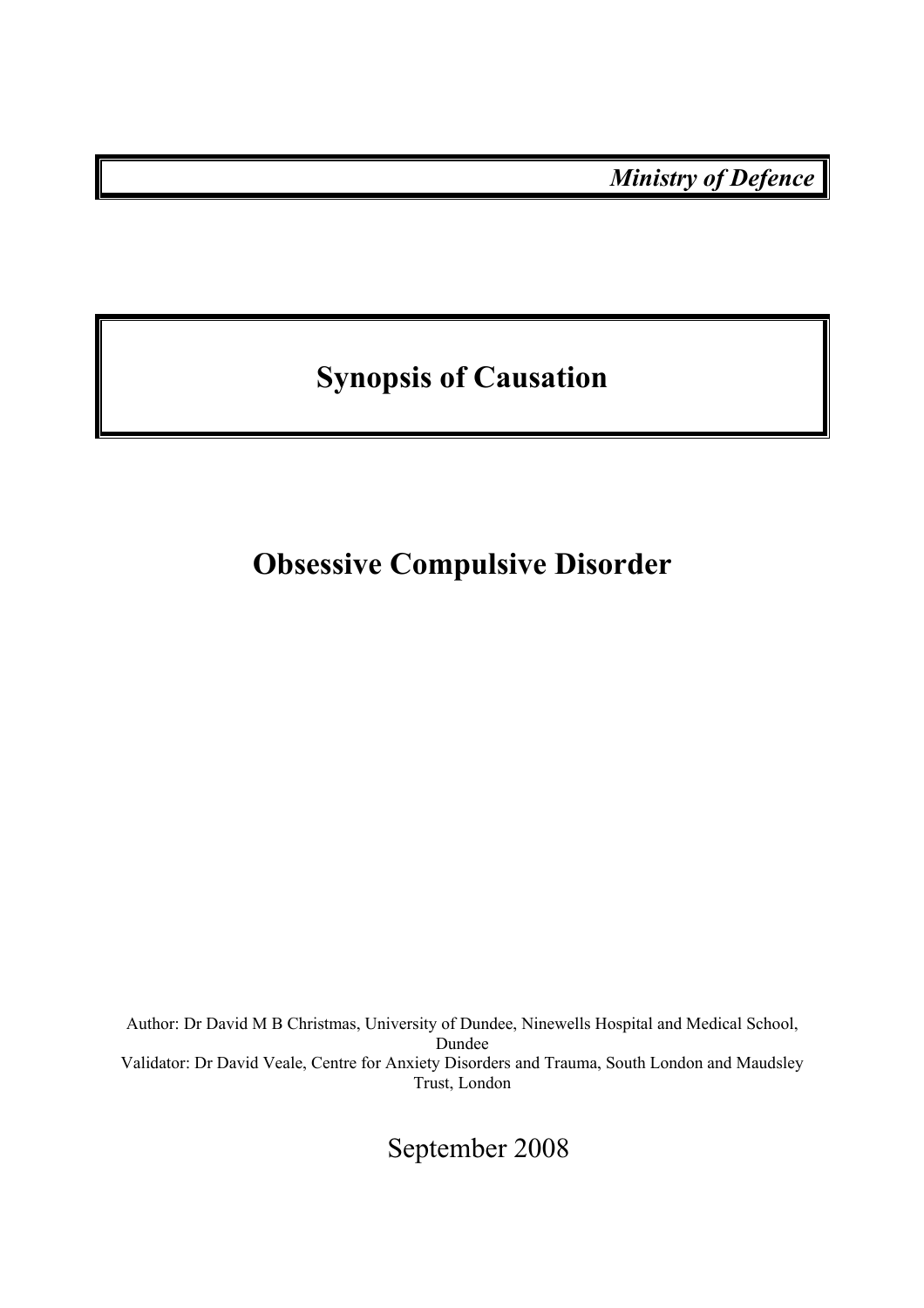## **Disclaimer**

This synopsis has been completed by medical practitioners. It is based on a literature search at the standard of a textbook of medicine and generalist review articles. It is not intended to be a metaanalysis of the literature on the condition specified.

Every effort has been taken to ensure that the information contained in the synopsis is accurate and consistent with current knowledge and practice and to do this the synopsis has been subject to an external validation process by consultants in a relevant specialty nominated by the Royal Society of Medicine.

The Ministry of Defence accepts full responsibility for the contents of this synopsis, and for any claims for loss, damage or injury arising from the use of this synopsis by the Ministry of Defence.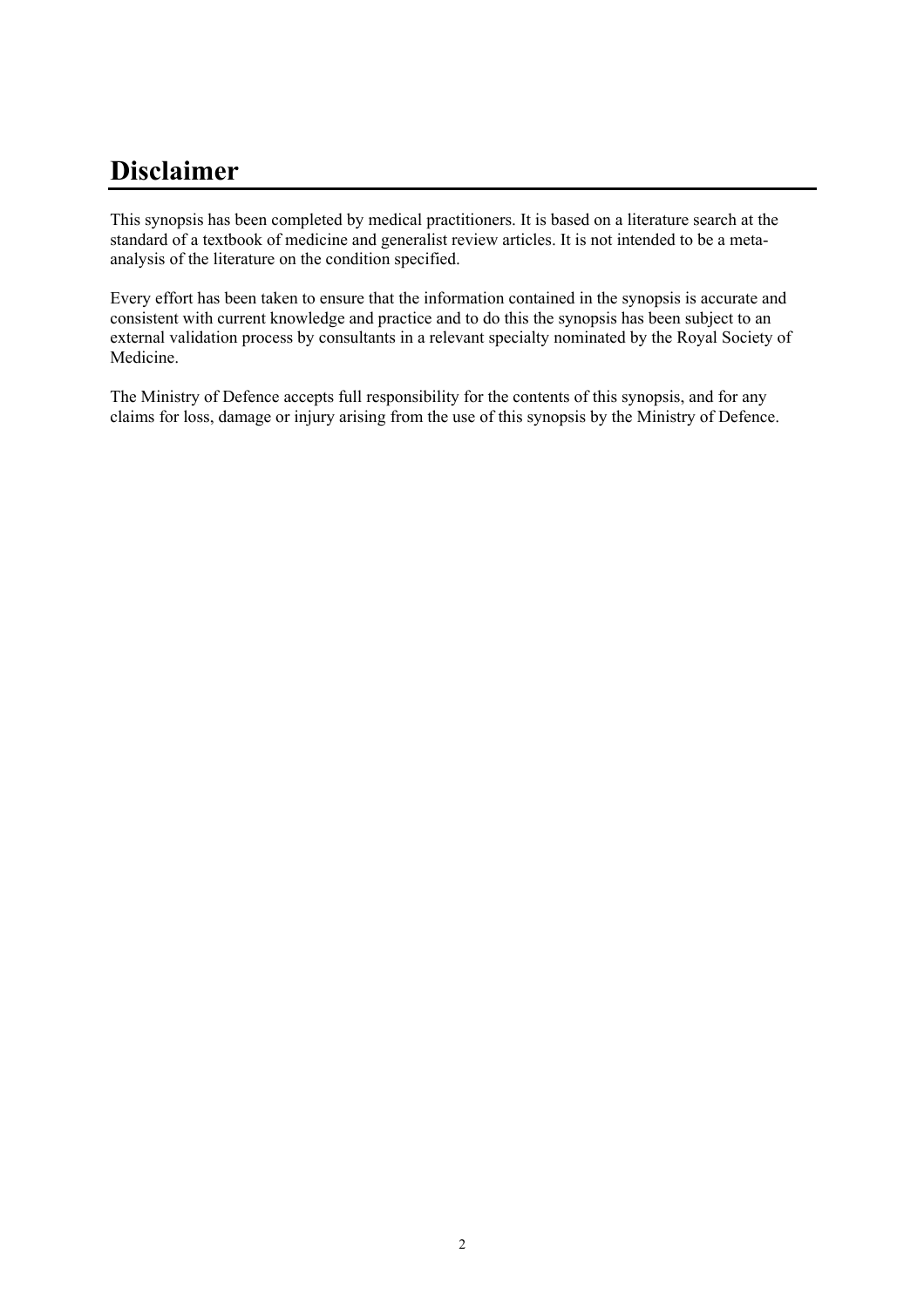### **1. Definition**

- 1.1. Obsessive-compulsive disorder (OCD) is a relatively common neuropsychiatric disorder. It is, according to the European diagnostic classification (International Classification of Diseases 10; ICD-10) designated as belonging to the anxiety  $disorders.<sup>1</sup>$
- 1.2. The core feature of OCD, common to both the European and US classification systems, is the presence of disabling obsessions and/or compulsions, which interfere with normal function and which cause anxiety and distress. The European classification, ICD-10, does not state specific timescales for the symptoms to have interfered with function, only requiring that obsessional symptoms "be present on most days for at least 2 successive weeks." The US Classification system, DSM-IV, states that the individual must experience obsessions and/or compulsions which are severe and time consuming (at least one hour per day) or which "significantly interfere with the person's normal routine, occupational (or academic) functioning, or usual social activities or relationships.<sup>"2</sup> The degree of symptoms at which OCD can be diagnosed is slightly higher, therefore, in DSM-IV.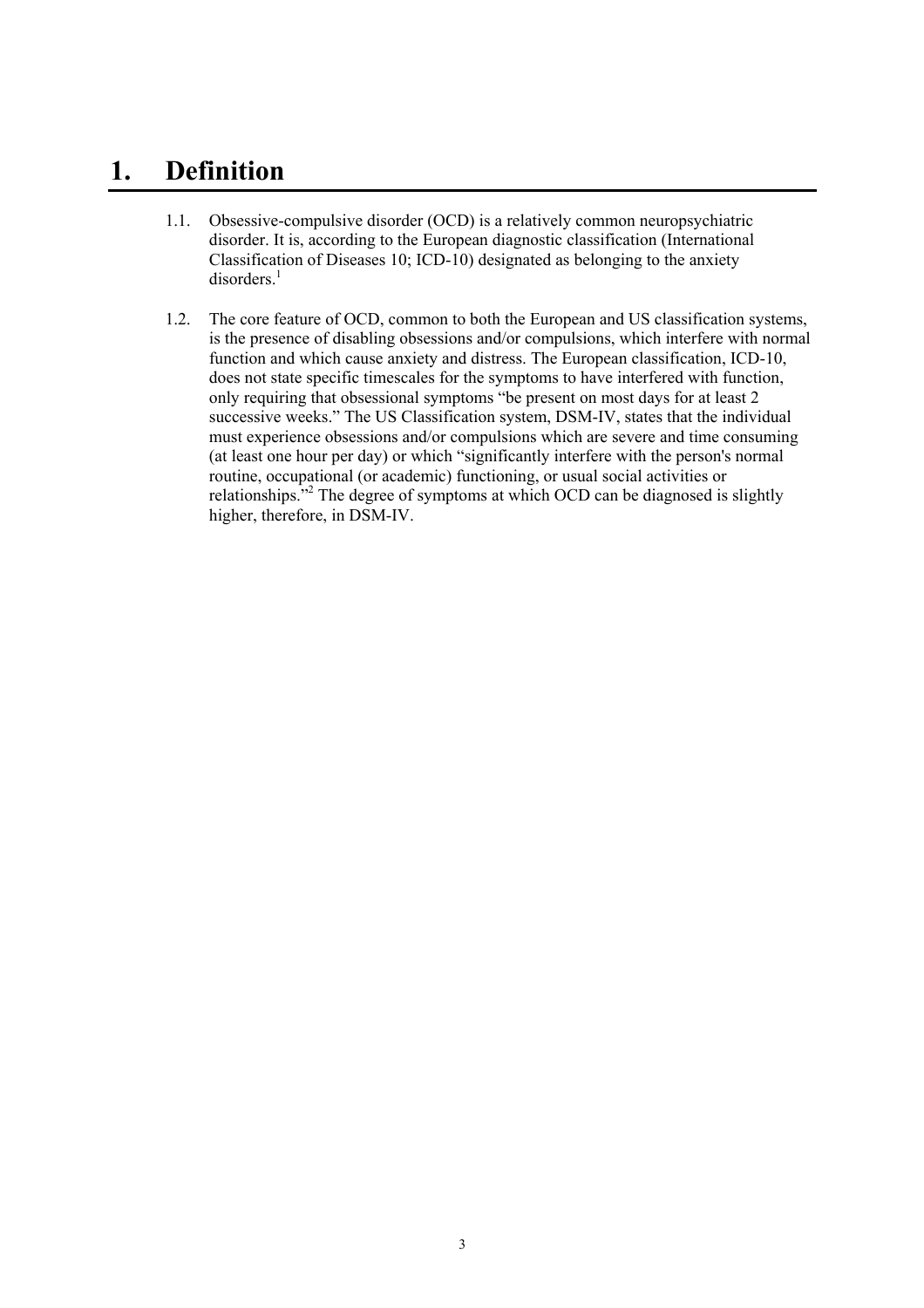## **2. Clinical Features**

#### 2.1. **Demographics**

- 2.1.1. The lifetime prevalence of OCD in the general population is  $1.9\%$ -3.1%.<sup>3</sup>
- 2.1.2. The incidence of OCD in service personnel is uncertain. Most of the information comes from US studies which have typically looked at Vietnam veterans. Lifetime prevalence rates among Vietnam veterans range from 0.5% – 5.5% depending on severity of "war zone stress".4 However, the design of this study by Jordan *et al* (1991) did not permit the authors to determine whether the illness predated combat exposure.
- 2.1.3. Most epidemiological studies using structured interviews show that more women than men are affected by OCD, with female:male ratios for lifetime prevalence ranging from 1.1 to  $3.1<sup>3</sup>$  Recent studies of the UK population reveal rates of approximately  $1\%$  in men and  $1.5\%$  in women.<sup>5</sup>
- 2.1.4. The peak age of onset is between 16 and 24 years,<sup>5</sup> with men having a mean age of onset below that of women<sup>6</sup> although most patients present to psychiatric services approximately 7 years after onset of symptoms.<sup>7</sup>

#### 2.2. **Differences in presentation according to gender**

- 2.2.1. A history of birth trauma is reported more commonly in males than females, and males appear to have an earlier age of onset.<sup>8</sup> Some authors have suggested that early-onset forms of OCD may be a sub-type of OCD, with characteristics such as: male preponderance; comorbidity with tics and Tourette's syndrome; comorbidity with attention-deficit disorder; and a family history of OCD.<sup>9</sup>
- 2.2.2. In contrast, OCD in females tends to have a later age of onset and women with the disorder are more likely to be married. They also have higher rates of other comorbid anxiety disorders (e.g. generalised anxiety disorder, social phobia, and panic disorder).<sup>8</sup>
- 2.3. **Diagnostic guidelines.** In the European classification, obsessional or compulsive symptoms, or both, should be present most of the time for at least a two-week period. They are required to cause distress or interfere with the individual's normal functioning. The obsessive and/or compulsive symptoms should be:
	- 2.3.1. *Recognised as the individual's own thoughts or impulses.* This typically differentiates the symptoms from psychotic disorders where the intrusive thoughts may be attributed to an outside agency or force.
	- 2.3.2. *Unpleasantly repetitive.* The individual must experience distress or anxiety in association with the repetition of the thoughts or acts.
	- 2.3.3. *Resisted.* Although the individual may offer little resistance to the act itself, they should attempt to resist its repetition. In most cases, resistance diminishes with duration of illness.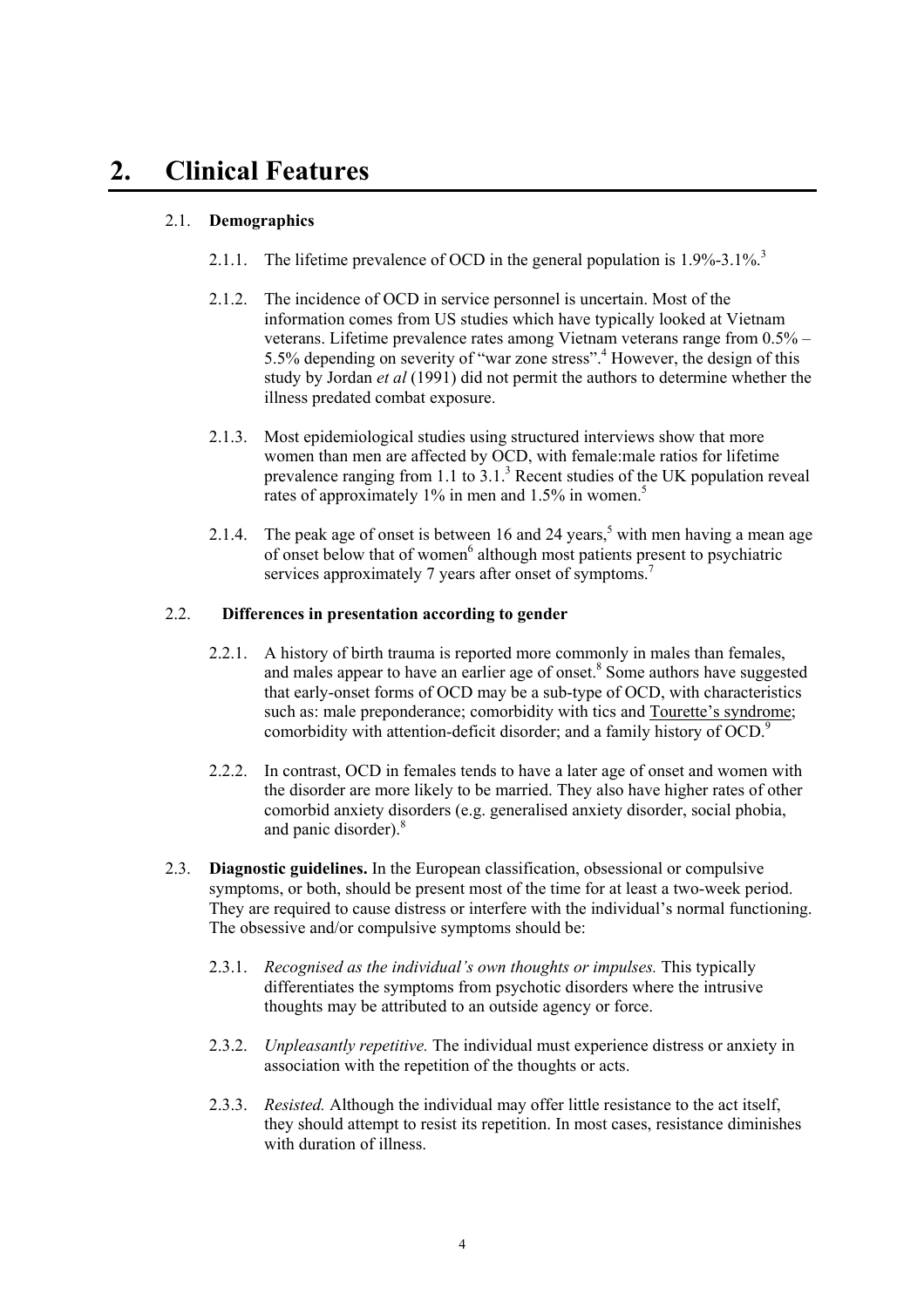- 2.3.4. *Not pleasurable in themselves.* Although people may experience a reduction in anxiety on carrying out compulsive acts, the act itself should not be pleasurable.
- 2.4. DSM-IV offers more clarification, adding that the content of the obsessions or compulsions should not be wholly related to another psychiatric disorder, for example depressive ruminations resulting from an affective disorder.
- 2.5. **Obsessions** are thoughts, fears, doubts, words, or images which are experienced as being intrusive, unpleasant, and repetitive. Obsessions can take many forms. The most common types are:
	- 2.5.1. **Obsessional images** are vivid, intrusive, and often of a violent or sexual nature.
	- 2.5.2. **Obsessional thoughts** are repetitive thoughts which interfere with the normal train of thought, and attempts to exclude them lead to distress. The thoughts may be words, phrases, or rhymes, for example, and they are often violent, obscene, or blasphemous.
	- 2.5.3. **Obsessive ruminations** are endless internal debates which are typically inconclusive, but nevertheless persistent.
	- 2.5.4. **Obsessive doubts** are worries over actions which have been performed, or not performed. Common doubts include not locking doors, or not switching appliances or the gas off.
	- 2.5.5. **Obsessional convictions** involve the implicit belief that one's thoughts are equivalent to actions. For example, "if I think of him dying, then he'll die."
	- 2.5.6. **Obsessional slowness** is slow activity which is out of proportion to other symptoms. It tends to affect goal-directed activity specifically (i.e. that which is intended to achieve a purpose) – automatic activity is carried out at normal speed. It is more common in men.
	- 2.5.7. **Obsessional orderliness/symmetry.** Typically, the patient will be preoccupied by tidiness, order, and the layout of possessions or ornaments. They will characteristically feel compelled to keep readjusting objects long beyond that considered reasonable by the average person.
- 2.6. **Compulsions** are repetitive acts which an individual may perform incessantly in a rigid and stereotypical manner. They are often related to a particular obsession. For example, an individual with an obsessional fear of contamination may clean compulsively. Classically, compulsive rituals are performed to reduce anxiety or tension associated with the obsession. Common compulsions include:
	- 2.6.1. **Cleaning.** This may involve excessive hand washing or cleaning of surfaces, cutlery, crockery, etc.
	- 2.6.2. **Counting.** The person frequently counts to specific numbers, often in order to prevent some unspecified catastrophe.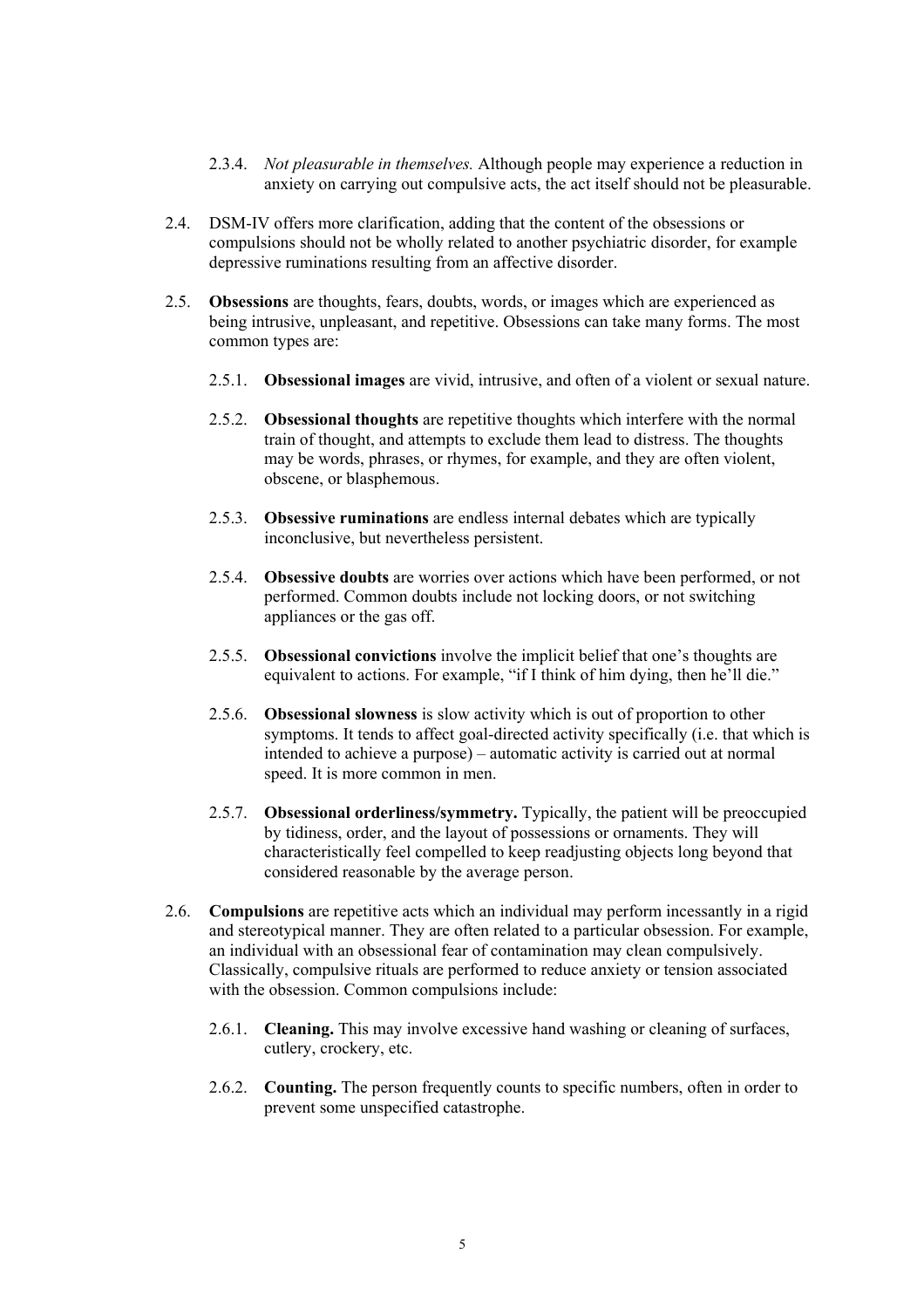2.6.3. **Checking.** Commonly associated with obsessional doubts, checking compulsions involve the repetitive checking that doors have been locked, switches turned off, or gas turned off, etc.

#### 2.7. **Differential diagnosis**

- 2.7.1. **Schizophrenia.** Obsessional-compulsive symptoms in patients with schizophrenia have been reported to occur at a greater rate than that expected, $10$ and they appear to forecast a worse prognosis in schizophrenia.<sup>11</sup> Some have postulated similar involvement of neural circuits.<sup>12</sup> In terms of the differential diagnosis, in most cases other psychotic symptoms which do not occur in OCD, such as delusions and/or hallucinations and lack of insight, help to make the diagnosis clearer.
- 2.7.2. **Other anxiety disorders.** It may sometimes be difficult to differentiate OCD from other anxiety disorders such as generalised anxiety disorder or specific phobias, especially when intrusive thoughts or anxious ruminations are present. However, compulsive behaviour generally does not occur in other anxiety disorders, and the key features of obsessions and compulsions discussed above are absent in other anxiety disorders.
- 2.7.3. **Anankastic personality disorder.** Whilst anankastic personality disorder may present with recurrent doubts and obsessions with order and rules, the degree of functional impairment with OCD tends to be greater. Furthermore, the obsessions in OCD cause marked subjective anxiety and distress – the obsessive behaviour in anankastic personality disorder is not ego-dystonic. Compulsive behaviour of the type seen in OCD is generally not seen in anankastic personality disorder. In terms of age of onset, personality disorders must be present for most of the individual's adult life and the symptoms are much more likely to be stable, and with less clear onset than in OCD.
- 2.8. **Comorbidity.** Up to two-thirds of patients with OCD will have another major psychiatric diagnosis.<sup>13</sup>
	- 2.8.1. **Depressive illness.** Up to one-third of patients with OCD may develop a comorbid depressive illness, with depressive symptoms having a negative effect on outcome <sup>14</sup>
	- 2.8.2. **Anxiety disorders.** Although anxiety is a common factor in both OCD and other anxiety disorders, the lifetime risk of having another anxiety disorder in OCD is elevated.<sup>6</sup> The most common comorbid anxiety disorders reported are: generalised anxiety disorder (17.9%); social phobia (2.1%); and panic disorder  $(1.8\%)$ <sup>15</sup>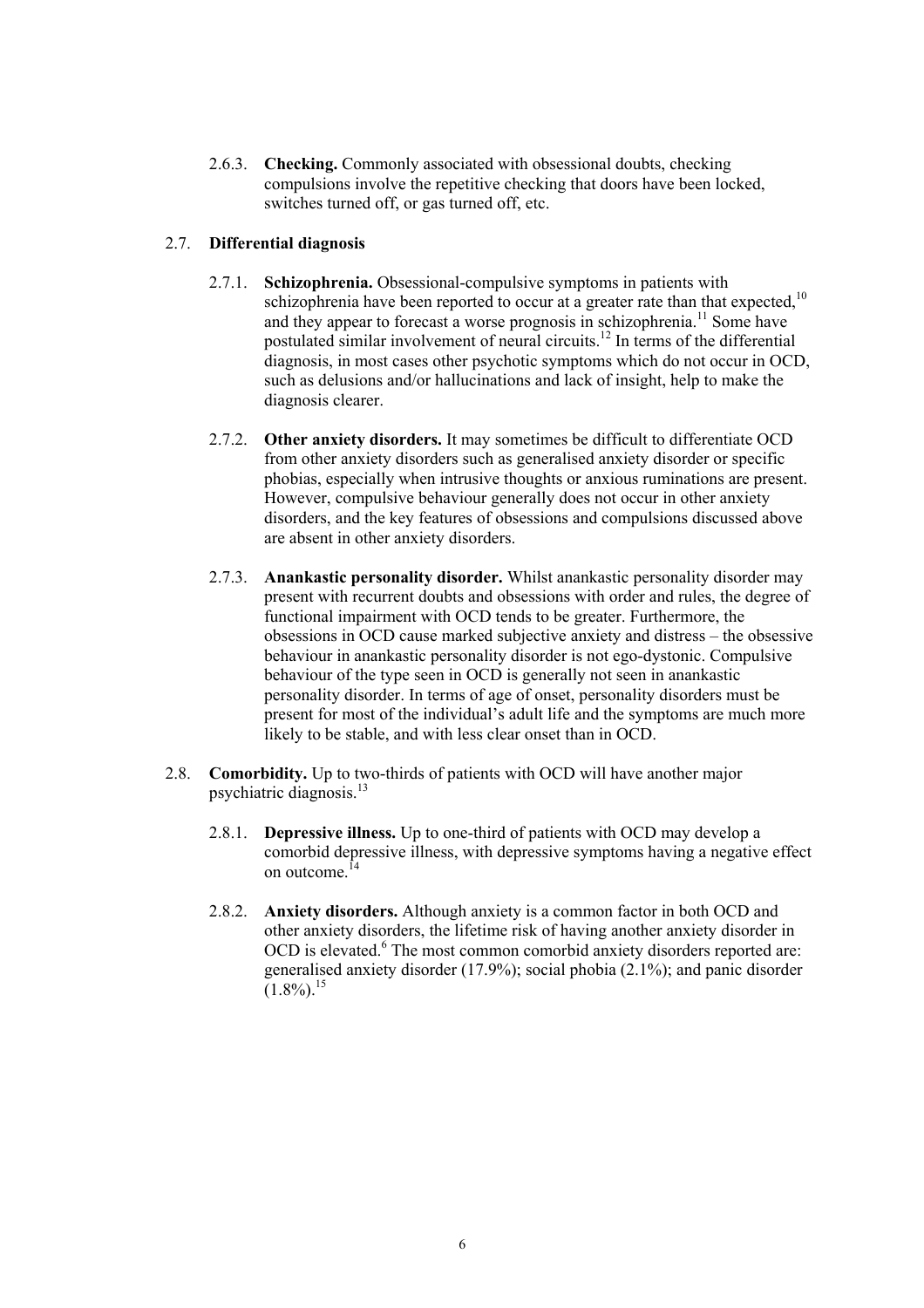## **3. Aetiology**

- 3.1. The exact aetiology of OCD is unknown and whilst a number of theories have been put forward to explain the disorder, none is sufficient to account for all aspects of symptoms and the response to psychological, pharmacological, and neurosurgical treatments.
- 3.2. There is some convergence in opinion in recent years that many aspects of OCD are related to dysfunction of the basal ganglia, and OCD shares many characteristics with other disorders where there are abnormalities of basal ganglia function such as Tourette's syndrome.<sup>16</sup> Furthermore, many believe that OCD shares pathophysiological links with other disorders such as trichotillomania and body dysmorphic disorder.<sup>1</sup> Understanding of the neural circuitry of anxiety has helped to forward an understanding of the psychological aspects of obsessive-compulsive symptoms.

#### 3.3. **Psychological theories**

- 3.3.1. **Behavioural theories.** Behaviourists argue that obsessions are conditioned stimuli, and compulsions are responses which are learned in order to reduce anxiety, the nature of which may arise because of the significance that individuals attach to obsessional thoughts.
- 3.3.2. **Psychoanalytical descriptions.** Psychoanalysts view OCD as arising from defence mechanisms that protect the person from conflicting desires and impulses. These defences include *isolation* (the separation of an idea from its emotional content) and *undoing* (reversing the consequences of an action, typically with a compulsive act). Such a viewpoint is arguably outdated and unsupported by the evidence.
- 3.3.3. **Cognitive theories.** A variety of cognitive-behavioural explanations have been proposed as mechanisms for obsessive-compulsive symptoms. Early theories described obsessional thinking as being reflections of difficulties in the determining of categories and boundaries, and the overstructuring of sensory input. Recent developments have expanded on such theories to propose that early life experiences lead to dysfunctional perceptions of the self and a worldview that the world is generally threatening.18
- 3.3.4. Modern cognitive explanations of obsessive-compulsive symptoms suggest that symptoms arise out of a belief system where the individual has an inflated sense of responsibility and guilt, and that harm will come to others as a result of their thoughts and actions. Neutralising behaviours (such as compulsive behaviour or thinking a 'good' thought after a 'bad' one) are an attempt to avoid being blamed, or being responsible.<sup>19-21</sup> The concept of 'Thought-Action Fusion' has been developed to describe the apparent assumption that the thought of something happening (e.g. family being harmed) will make it more likely to occur, and/or the belief that having the thought (e.g. harming one's family) is equivalent to the act itself, both morally and in terms of personal responsibility. 22
- 3.3.5. The extent to which such dysfunctional patterns of thinking are a consequence of abnormalities in brain function, or whether the cognitions and anxiety result in changes in brain activity, have yet to be determined.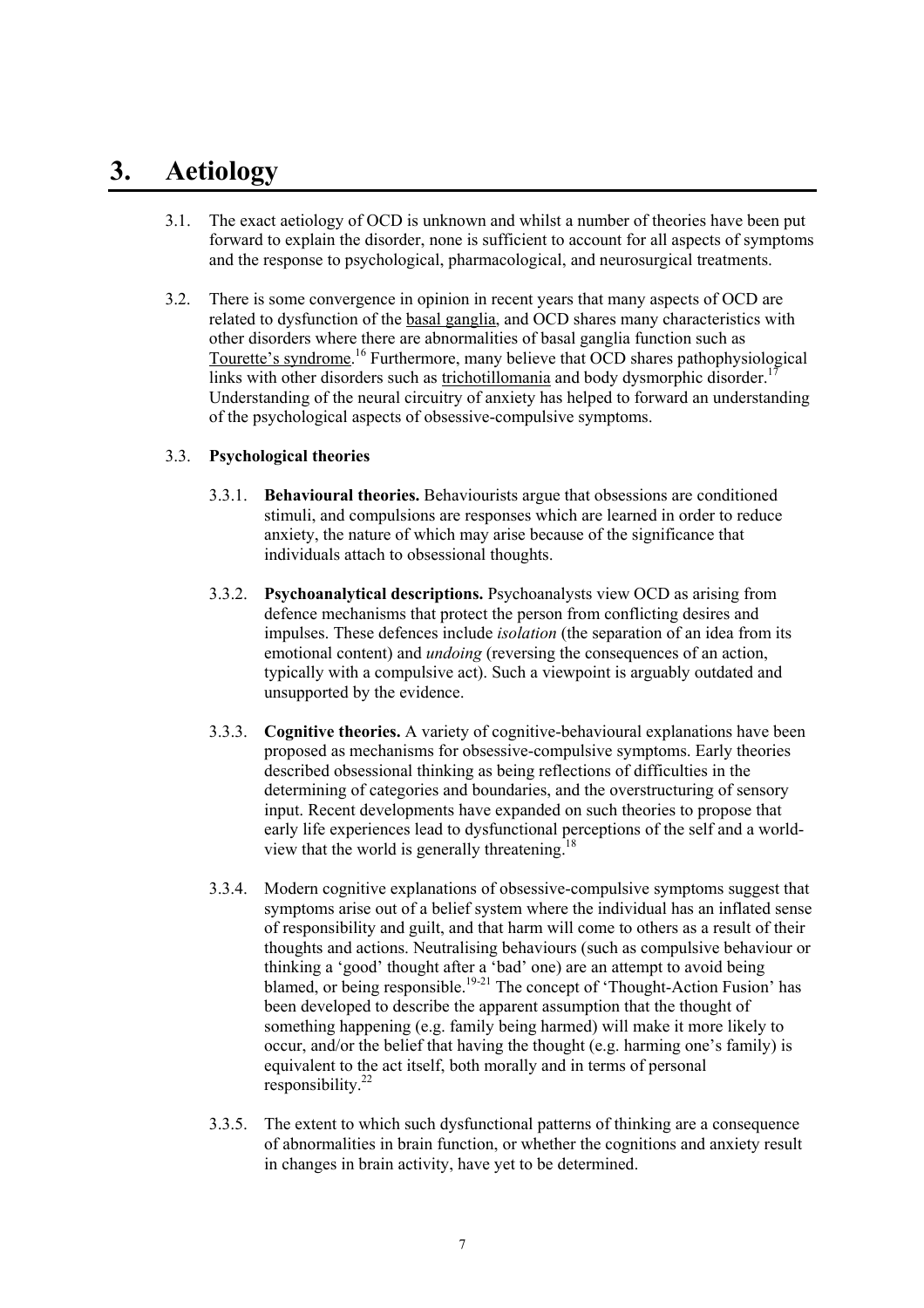- 3.4. **Genetic contributions.** The ratio of OCD between identical and non-identical twins is 80% and 25% respectively, suggesting that shared genetics is involved. Furthermore, 35% of first-degree relatives of an OCD sufferer also have the illness.
	- 3.4.1. A genetic marker has been described in children that may make some individuals more susceptible to developing a cluster of symptoms (which include obsessive-compulsive symptoms, attentional deficits, and hyperactivity) in response to Group A beta-haemolytic streptococcal infection.<sup>23,24</sup> It is speculated that infection produces antibodies which react with basal ganglia antigens, causing nerve damage.<sup>25</sup> Whilst these findings implicate the basal ganglia in the development of obsessive-compulsive symptoms, such a mechanism is very unlikely to account for the majority of cases of OCD.
- 3.5. **Neuroimaging.** Information from neuroimaging studies has provided useful clues about the possible underlying abnormalities of brain function that may underlie symptoms in OCD. For example, many studies have reported that symptom provocation is associated with hypermetabolism in the right orbitofrontal cortex, caudate nucleus, and anterior cingulate cortex.<sup>26,27</sup> Overall, the data would suggest abnormalities in the orbitofrontal cortex, cingulate cortex, and the basal ganglia, which appear to normalise with response to treatment.<sup>28</sup> In addition, cognitive therapy has been demonstrated to reduce regional cerebral blood flow (rCBF) in the right head of the caudate nucleus as well as the orbitofrontal cortex.<sup>29,30</sup> However, it must be remembered that such findings may be the result of obsessive-compulsive symptoms and not the cause *per se*.
- 3.6. **Structural brain abnormalities.** Along with findings from functional neuroimaging, there are also reports of abnormal brain structure in OCD. It has been hypothesised that reduced volumes of the orbital frontal cortex and amygdala in patients with OCD indicate a structural abnormality of these brain areas.<sup>31</sup> It is not known whether such abnormalities result from the illness or are responsible for it, and it should be noted that there are few consistent findings across studies. Further, many imaging studies lack sufficient numbers to draw definitive conclusions<sup>32</sup> and differences between studies may reflect heterogeneity in the disorder itself.
- 3.7. **Neural circuitry and a proposed pathophysiology of OCD.** Current biological theories are beginning to converge on the hypothesis that the symptoms in OCD represent dysfunction in a number of specific circuits which involve the brain areas mentioned above, and specifically the basal ganglia. Such circuits should be considered to be functional rather than structural, and in many cases are theoretical.
	- 3.7.1 There appear to be closed pathways, or 'loops', connecting the frontal cortex with areas of the basal ganglia, including the striatum, the globus pallidus, and the thalamus. These pathways allow the processing of different components of cognition and behaviour. For example, the cortico-striatal-thalamic-cortical (CSTC) loop passes through the anterior limb of the internal capsule. Abnormalities have been detected in the fibre bundles of the internal capsule, to the extent that they can be correlated with right hemispheric dysfunction in cases of OCD. 33
	- 3.7.2 Other areas of the brain are strongly implicated in the generation of anxiety in OCD. The amygdala mediates fear responses and is involved in the generation of anxiety in response to conditioned fear stimuli. The anterior cingulate cortex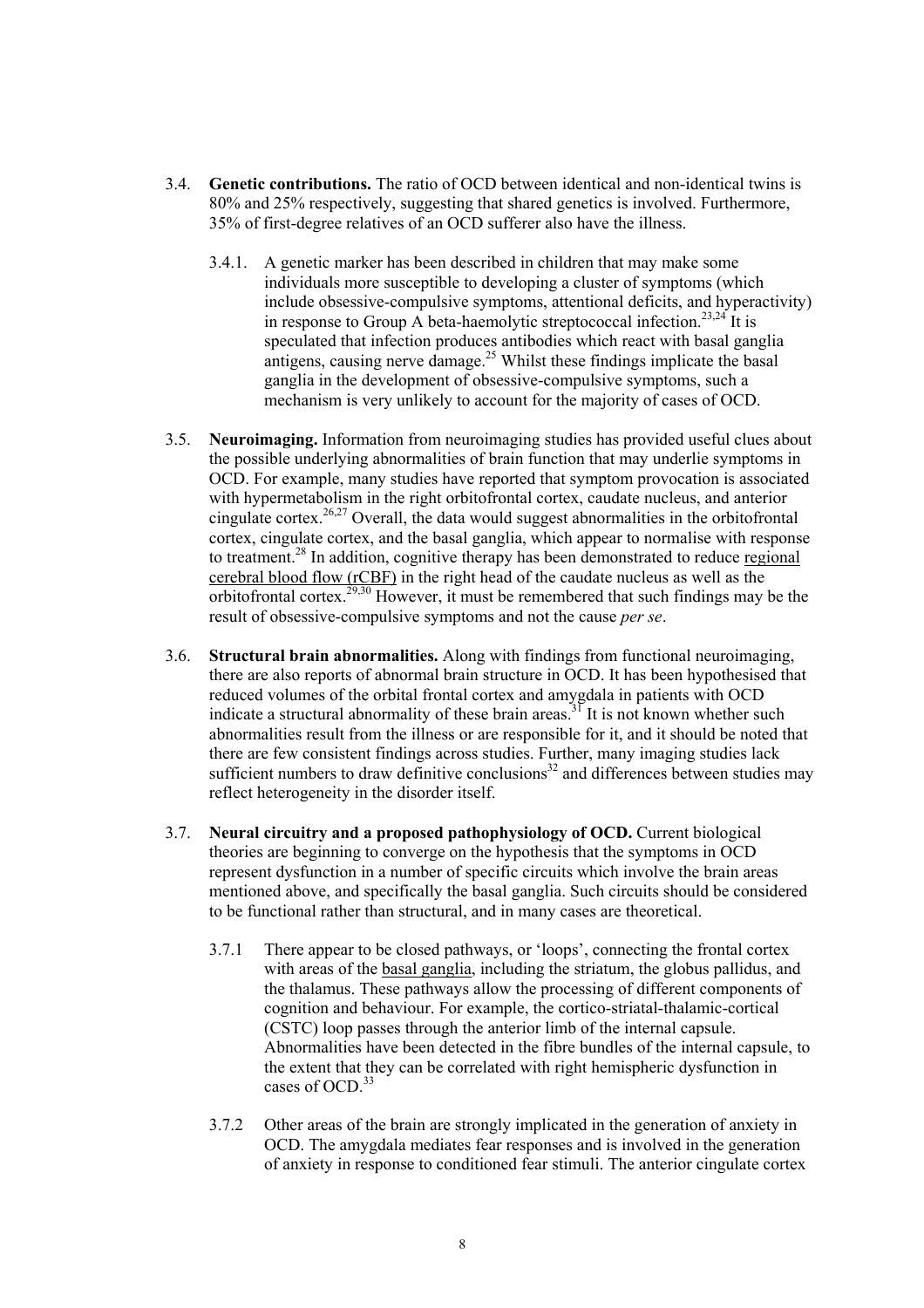(ACC) is activated during decision-making and the control of attention, and may have a role in selecting specific behavioural responses based on perceived reward. Finally, the thalamus is involved in the 'gating' of information passing through it, including information passing between the frontal cortex and limbic regions such as the amygdala.

#### 3.8. **Biochemical abnormalities**

- 3.8.1. **Dopamine.** Evidence for the involvement of dopamine in the pathophysiology of OCD comes from a number of observations: Firstly, dopamine antagonists are effective augmentation agents for OCD, although they have little efficacy by themselves. Patients with motor and vocal tics who have not responded to selective serotonin reuptake inhibitors (SSRIs) alone are more likely to respond to antipsychotic augmentation of the SSRIs.<sup>34</sup> Secondly, animal studies show that compounds which result in an increase in cerebral dopamine (e.g. amphetamine) cause stereotyped movements in animals and this can be blocked with dopamine antagonists.<sup>35</sup> Thirdly, the overlap between OCD symptoms and disorders of basal ganglia function (e.g. Tourette's syndrome) which involve dysfunction of dopamine, points towards a role of dopamine in the disorder. However, biochemical markers of central dopamine activity are less developed than those for serotonin function, and the results so far are inconclusive.
- 3.8.2. **Serotonin.** The strongest evidence for serotonergic dysfunction in OCD comes from the fact that drugs which block serotonin reuptake (such as clomipramine and the SSRIs) are effective anti-obsessional agents. Studies looking at the 5- HT metabolite 5-HIAA in CSF are contradictory with most cases of OCD showing no difference from controls.<sup>36</sup> Neuroendocrine testing is also equivocal. However, long-term treatment with anti-obsessional drugs tends to reverse neuroendocrine abnormalities.<sup>37</sup>

#### 3.9. **Other factors**

- 3.9.1. **Military service.** There is little convincing evidence for combat trauma causing OCD in service personnel. Sasson *et al* reported on a small case series of 13 Israeli servicemen for whom the development of post-traumatic stress disorder (PTSD) and OCD was contemporaneous following a traumatic experience.<sup>38</sup> Many of these individuals experienced contamination obsessions after exposure to severe bodily trauma in others. However, in one of the four cases reported in any detail, the trauma was unrelated to current military service and involved exposure to terrorist actions. The nature of the trauma is not reported for 9 of the 13 cases. Furthermore, such findings have not been confirmed in much larger studies or studies involving service personnel in countries where military service is not compulsory.
- 3.9.2. A number of case reports have proposed a link between traumatic experiences and the development of OCD and PTSD.<sup>39,40</sup> For most of these cases, the traumatic experience comprised an attack, sexual assault, (road traffic) accident, or childhood sexual abuse. Other studies have contested such a link, arguing that a combination of depression and overlap of symptoms (such as intrusive thoughts) may explain the association. $41$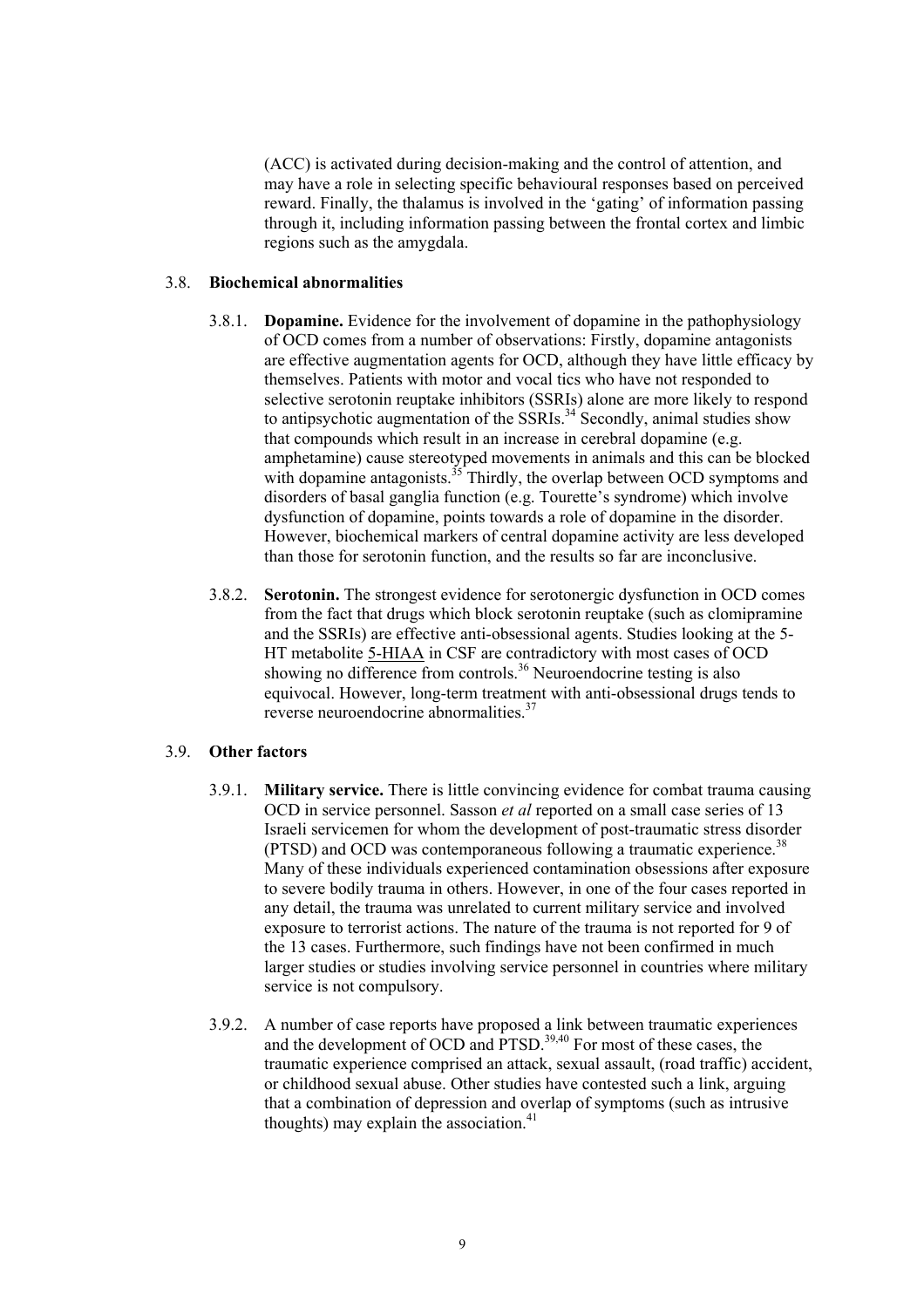3.9.3. **Psychological Stress.** In the 44 cases presented by Rasmussen and Tsuang<sup>6</sup>, only 25% of patients could recall an environmental stressor that may have triggered the disorder. Such stresses included the birth of a child, job promotion, loss of job, or the death of a family member. However, in the cohort examined by Lensi *et al,* 64.2% of subjects reported significant life events prior to the onset of OCD.<sup>8</sup> It is possible that for some people compulsive behaviour may be reinforced by its anxiety-reducing effects, but despite speculation, there is no compelling evidence that psychological stress or traumatic experiences by themselves can trigger OCD.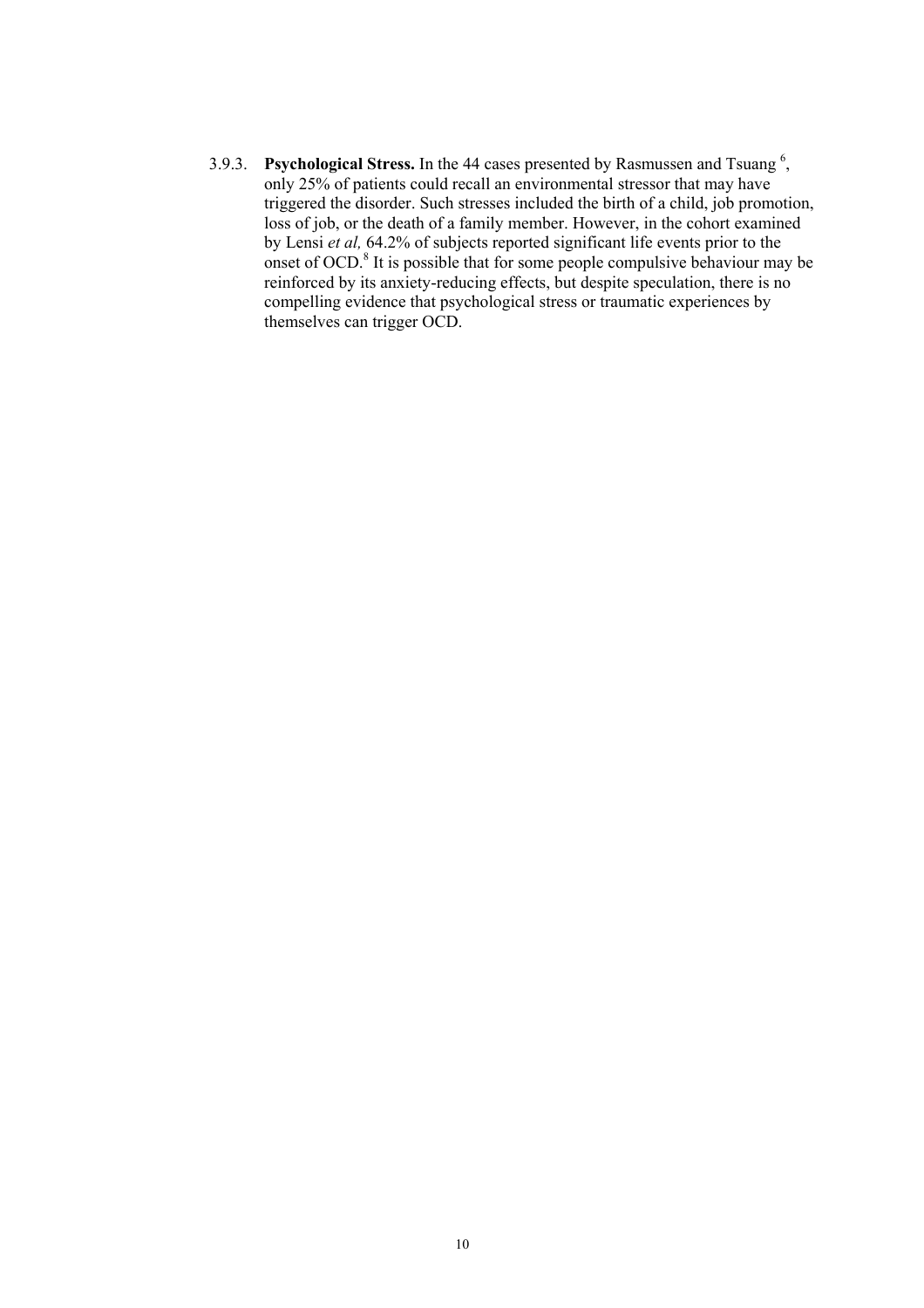### **4. Prognosis**

- 4.1. OCD is recognised as being a chronic disorder.<sup>2</sup> Symptoms can be very persistent, and full sustained remission is relatively infrequent in those referred to specialist services. A 40-year follow-up of 144 patients with OCD found improvement in 83%, complete recovery in 20%, but ongoing subclinical symptoms in 28%.<sup>42</sup> This large, long-term study concluded that 48% of patients had had OCD symptoms for over 30 years. Poorer outcome was associated with early age of onset, low social functioning, and a chronic course of illness. A two-year follow-up of 66 patients recruited within a universitybased OCD clinic found that the probability of full remission was 12% and the probability of partial remission was 47%, this despite 68% of patients receiving adequate doses of serotonin-reuptake inhibitors for longer than 12 weeks. Only 18% received a full trial of behaviour therapy.<sup>43</sup>
- 4.2. Little is known about individuals who do not receive treatment. For those that do, results from pharmacological treatment studies show that the response is frequently only partial. Probability of partial remission (an episode at less than full criteria) over 5 years is 53%.<sup>44</sup> At least 40% of cases do not show a satisfactory response to first-line pharmacological treatment.<sup>45</sup>
- 4.3. OCD is frequently comorbid with anxiety disorders and depression<sup> $14,15$ </sup> and often results in significant impairment of function and quality of life.<sup>46</sup>
- 4.4. **Good prognostic indicators.** Factors associated with a better prognosis include:
	- Milder symptoms
	- Shorter duration of symptoms
	- Absence of childhood symptoms
	- Absence of abnormal personality traits
- 4.5. **Poor prognostic indicators.** Factors associated with a worse prognosis include:
	- Symptoms involving the need for symmetry and exactness
	- Male sex
	- Earlier age of onset
	- Family history of OCD
	- Presence of hopelessness, hallucinations, or delusions
- 4.6. **Comorbid PTSD and treatment outcome**. A number of authors report a relationship between active symptoms of PTSD and poor response to anti-obsessional treatments but the numbers are small and there are no large studies to confirm such a finding.<sup>38,47</sup>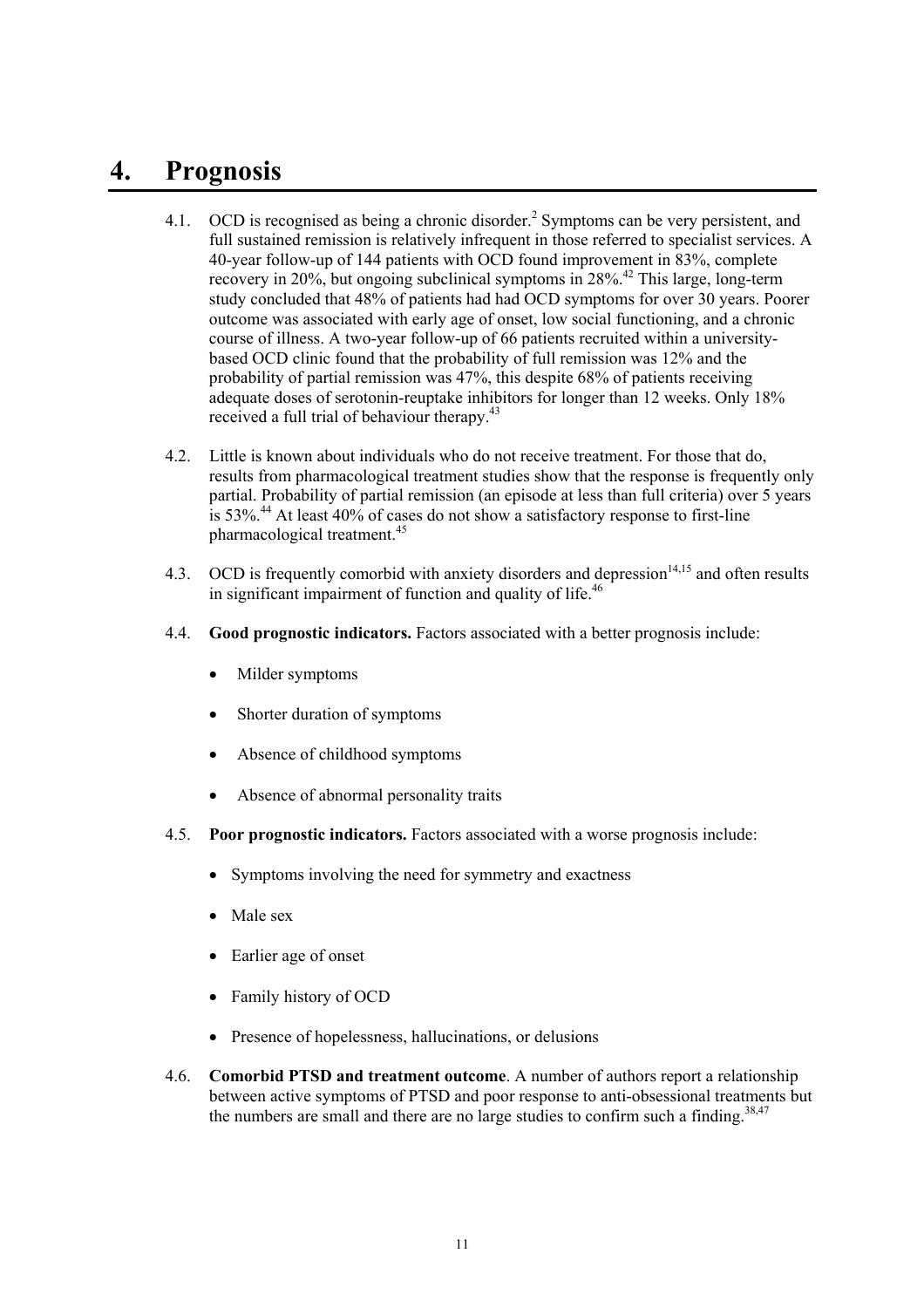#### 4.7. **Approaches to treatment**

- 4.7.1. In most cases of adult OCD, initial treatment should be with psychological therapies such as cognitive behavioural therapy (CBT) or exposure and response prevention (ERP).<sup>48,49</sup> However, in the UK, limited availability may restrict access to such therapies,  $50$  and behavioural treatments are often underused.<sup>43</sup>
- 4.7.2. In more severe cases, it is common practice to use either CBT or ERP in combination with a serotonergic antidepressant drug.<sup>48</sup>

#### 4.8. **Psychological treatments**

- 4.8.1. Two forms of psychological treatment are used to reduce symptoms in OCD, and in clinical trials they appear to be broadly equal in effectiveness.<sup>51</sup>
- 4.8.2. **Cognitive behavioural therapy (CBT)** focuses on underlying assumptions about doubts and/or checking behaviour, and examines the meaning that intrusive thoughts have for the individual. The therapist aims to reach a shared understanding of the way that the patient's symptoms and disorder affects them and the meaning and significance that their symptoms have for them. By helping the patient conceptualise alternative ways of managing their intrusive thoughts, and interpreting them differently, the anxiety is reduced and the symptoms become less problematic. CBT involves a number of stages, from analysis of the problem and target-setting, through belief modification and behavioural experiments, to establishing strategies for relapse prevention. CBT is frequently combined with anxiety management techniques and is regularly used to treat obsessional ruminations, which traditionally respond less well to ERP.
- 4.8.3. Different techniques that have been used include:
	- *challenging obsessional thoughts* the therapist attempts to help find alternative approaches to the thoughts; •
	- $\bullet$ *challenging negative automatic thoughts* – the therapist aims to tackle the beliefs that the individual has in response to the thoughts; and
	- *thought stopping* – the individual is taught ways to interrupt the obsessional thoughts

For a review, see James and Blackburn  $(1995)$ .<sup>52</sup>

4.8.4. **Exposure and response prevention** (ERP) tends to be most effective for compulsions, although it can be used for obsessional thinking. Firstly it involves the individual exposing themselves to triggers for the obsessions and secondly, the active prevention of compulsions and other neutralising behaviours when faced with a specific fear or obsession. The treatment involves the individual working through a hierarchy of anxious situations until the anxiety reduces through a process called 'habituation'. Recent research has suggested that intensive ERP may be the most effective treatment for  $OCD$ .<sup>53</sup> Due to the necessary exposure to anxiety-provoking situations, many individuals either refuse ERP treatment, or fail to complete an adequate course.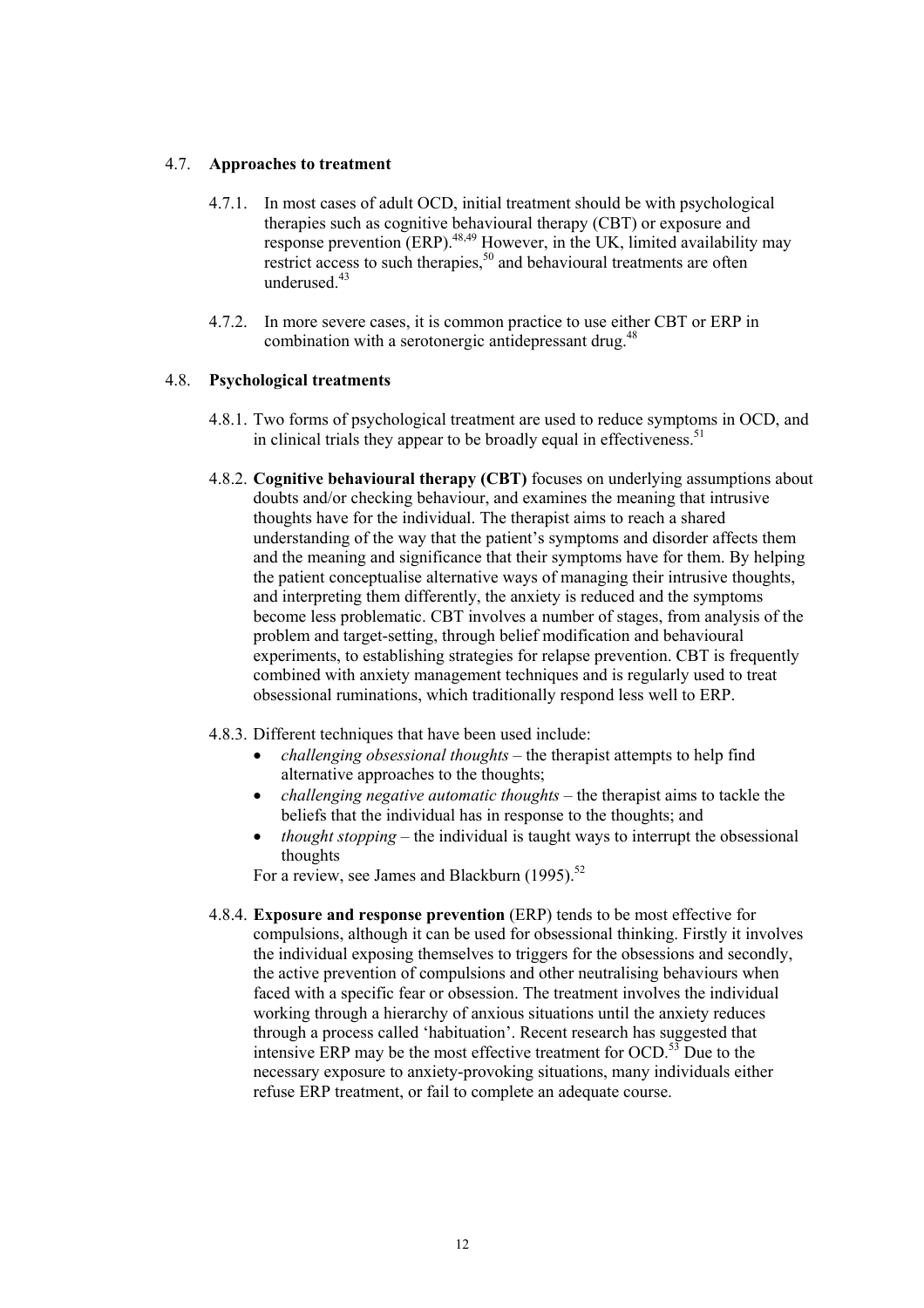#### 4.9. **Pharmacological treatment**

- 4.9.1. The most effective drugs are those with high activity on serotonergic systems, namely the tricyclic antidepressant clomipramine, and the selective serotonin reuptake inhibitors (SSRIs) such as fluoxetine and paroxetine. The mean response rate to SSRIs is approximately 50%.<sup>54</sup>
- 4.9.2. Clomipramine has been found to have greater effectiveness compared to the  $SSRIs<sup>55</sup>$  but the SSRIs tend to be first-line treatment due to greater tolerability. For treating OCD, doses of SSRIs are generally higher than those used to treat depression, with fluoxetine 60mg per day being typical. Treatment for at least 12 weeks (compared to 6 weeks in depression) is often required before concluding that the treatment is ineffective.
- 4.9.3. For those patients who do not respond to a number of trials with SSRIs or clomipramine, and in those with comorbid tic disorders, adjunctive treatment with an antipsychotic has demonstrated efficacy in controlled trials.<sup>56</sup>

#### 4.10. **Neurosurgery for mental disorder (NMD)**

- 4.10.1. A very small number of individuals will have no appreciable improvement in symptoms despite aggressive and protracted treatment with medication and psychological therapies. For some patients, ablative neurosurgery may offer some hope of symptom improvement. Bilateral anterior cingulotomy and bilateral anterior capsulotomy are the procedures with the greatest evidence base, with up to 85% of patients showing some improvement after surgery.<sup>57</sup> The difficulty in evaluating the outcome following NMD means that there remain considerable uncertainties about the treatment and many still consider it to be experimental.
- 4.10.2. Newer treatments include deep brain stimulation (DBS), which involves electrical stimulation, using implanted electrodes, of brain regions such as the anterior limbs of the internal capsule.58 DBS should be considered experimental with only 27 patients having undergone such treatment to date, and its role in the treatment of OCD has yet to be determined.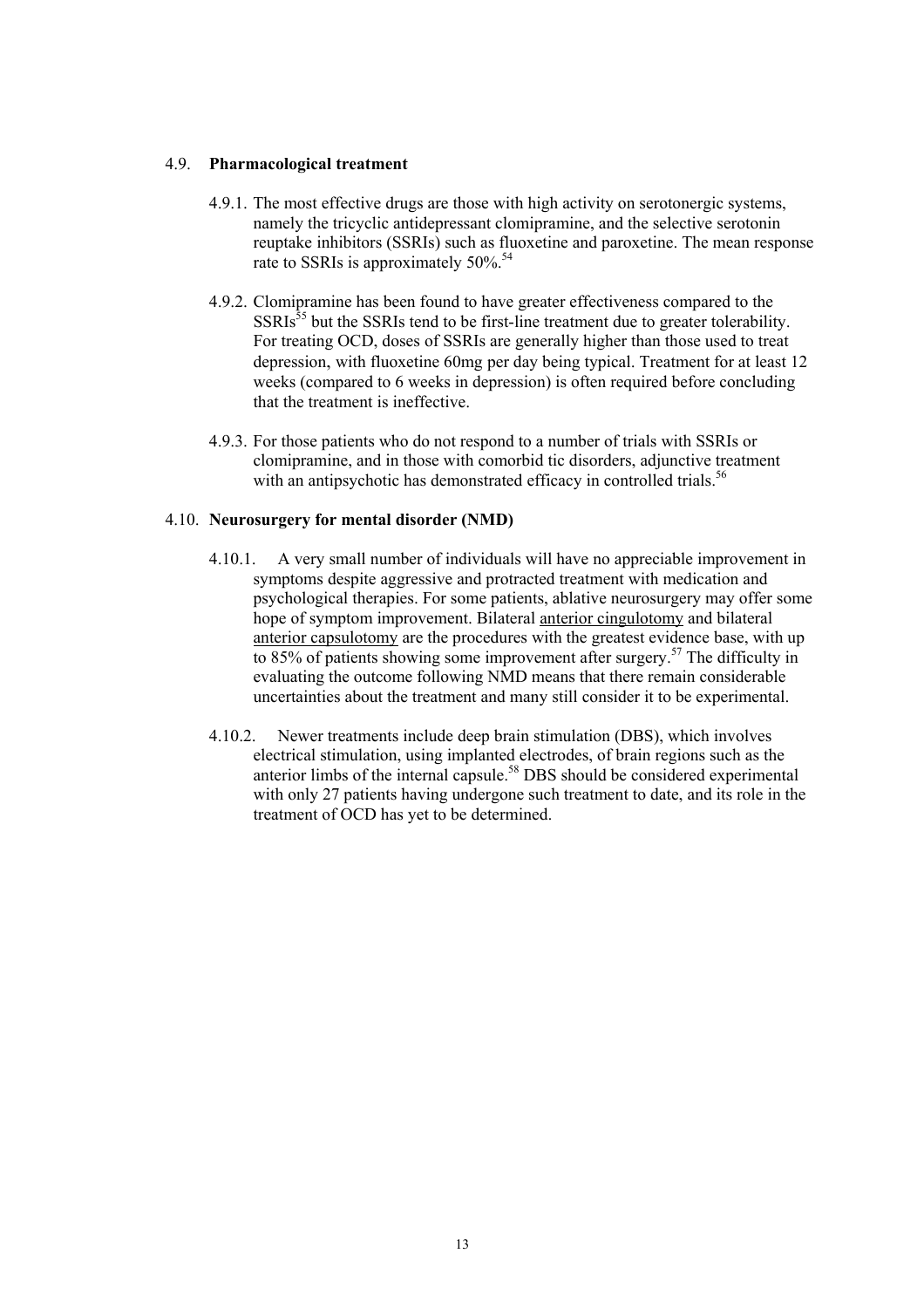## **5. Summary**

- 5.1. OCD is a complex neuropsychiatric disorder in which the individual experiences obsessions and/or compulsions which interfere with normal function
- 5.2. The exact aetiology is, as yet, uncertain, but a combination of genetic predisposition and a disturbance of normal brain function are likely to be involved.
- 5.3. The most effective treatment is a combination of antidepressant medication and psychological therapy, such as cognitive behavioural therapy (CBT) or exposure and response prevention (ERP).
- 5.4. Although most people will experience some improvement in symptoms with treatment, chronicity is common and many individuals will not experience full symptomatic relief.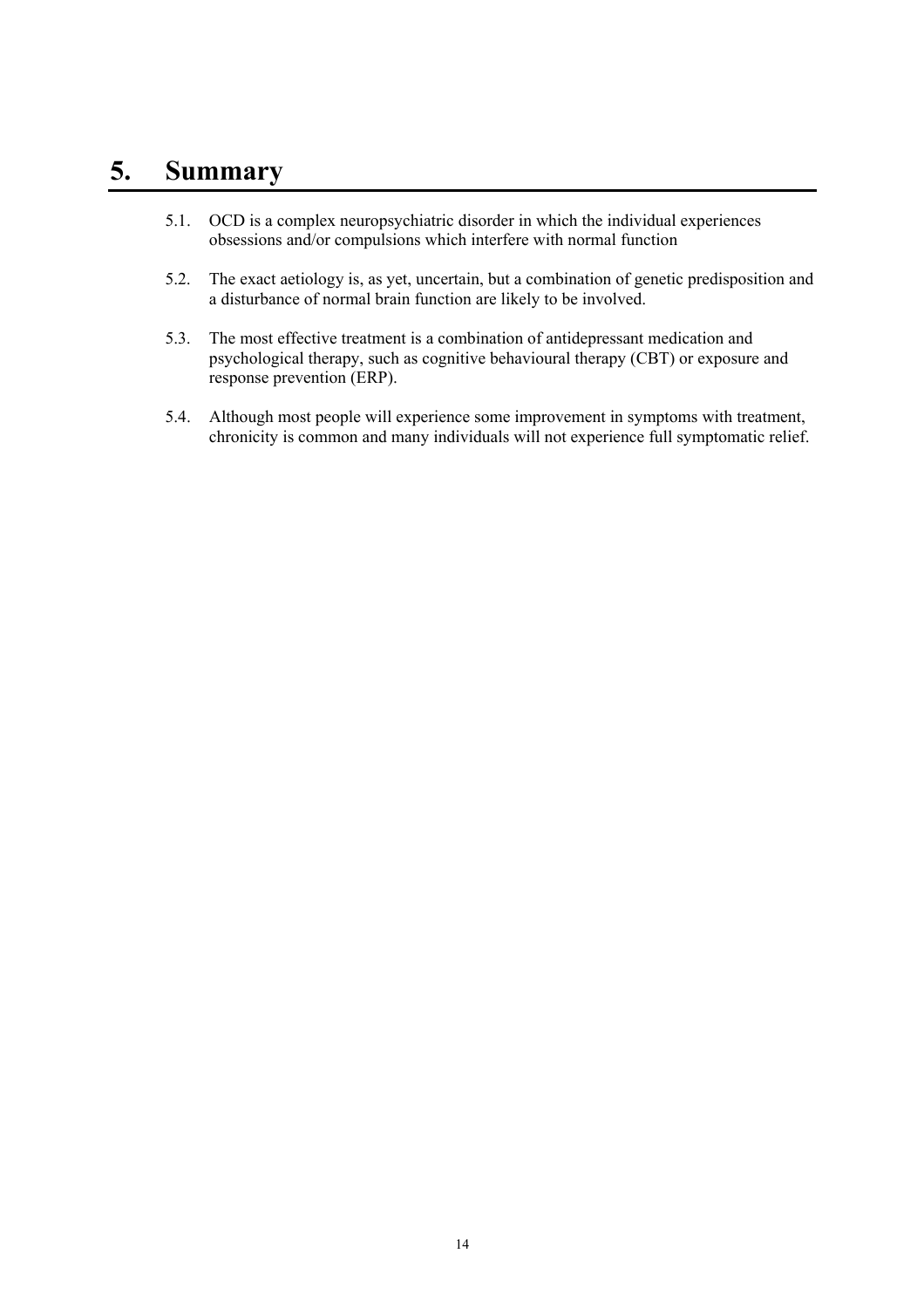# **6. Related Synopses**

Bipolar Affective Disorder

Schizophrenia

Depressive Disorder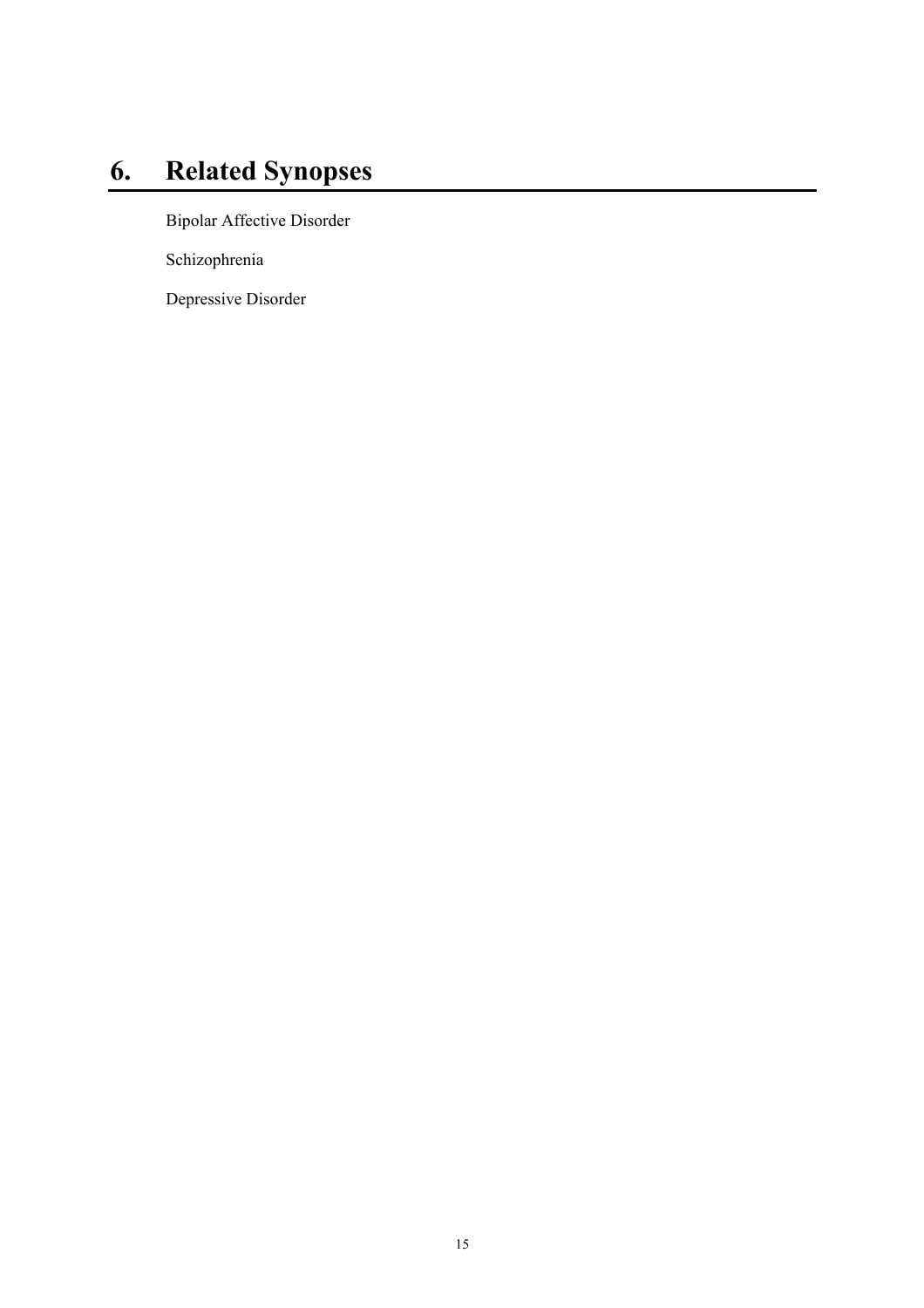| 5-HIAA                              | 5-hydroxyindoleacetic acid, a metabolite of 5-HT<br>(serotonin), which is commonly measured in<br>cerebrospinal fluid (CSF) as a marker for central<br>5-HT turnover.                                                                                                               |
|-------------------------------------|-------------------------------------------------------------------------------------------------------------------------------------------------------------------------------------------------------------------------------------------------------------------------------------|
| anterior capsulotomy                | A neurosurgical treatment that involves bilateral<br>lesions being placed in the anterior limbs of the<br>internal capsule, which carries information from<br>the frontal cortex to areas such as the basal<br>ganglia and limbic system (which is involved in<br>mood regulation). |
| anterior cingulotomy                | An ablative neurosurgical treatment for severe<br>and chronic depression and OCD which places<br>lesions in the anterior cingulate cortex.                                                                                                                                          |
| basal ganglia                       | The basal ganglia consist of:                                                                                                                                                                                                                                                       |
|                                     | Striatum $=$ caudate nucleus, putamen, and nucleus<br>accumbens.                                                                                                                                                                                                                    |
|                                     | Corpus striatum = striatum, globus pallidus.                                                                                                                                                                                                                                        |
|                                     | Lentiform nucleus = putamen + globus pallidus.                                                                                                                                                                                                                                      |
|                                     | The basal ganglia have a wide variety of roles<br>including the integration of emotion and<br>movement, motivation, suppression of unwanted<br>motor behaviours, initiation of movement, and<br>fine motor control.                                                                 |
| regional cerebral blood flow (rCBF) | Measured by specialised imaging techniques.<br>Greater flow is associated with increased activity<br>in that brain area.                                                                                                                                                            |
| Tourette's syndrome                 | Gilles de la Tourette syndrome/Tourette<br>syndrome is a neurological disorder characterised<br>by persistent motor and/or vocal tics. It usually<br>presents in childhood.                                                                                                         |
| trichotillomania                    | Compulsive hair-pulling.                                                                                                                                                                                                                                                            |
|                                     |                                                                                                                                                                                                                                                                                     |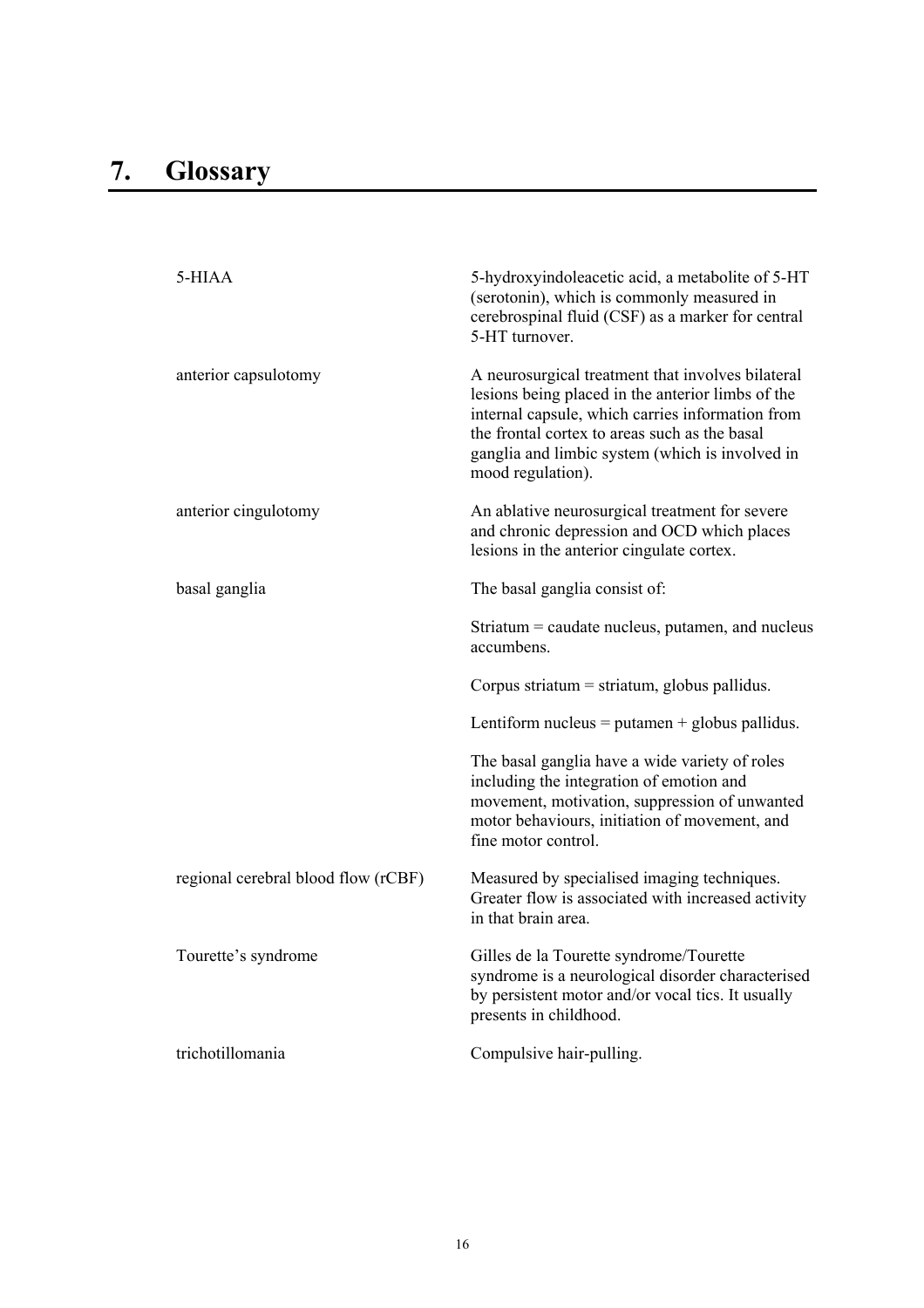### **8. References**

- 1. World Health Organization. International Statistical Classification of Diseases and Related Health Problems, 1989 Revision. Geneva: World Health Organization; 1992.
- 2. American Psychiatric Association. Diagnostic and Statistical Manual of Mental Disorders. 4th ed. Washington: American Psychiatric Press; 1994.
- 3. Bebbington PE. Epidemiology of obsessive-compulsive disorder. Br J Psychiatry Suppl 1998;35:2-6.
- 4. Jordan BK, Schlenger WE, Hough R, Kulka RA, Weiss D, Fairbank JA, Marmar CR. Lifetime and current prevalence of specific psychiatric disorders among Vietnam veterans and controls. Arch Gen Psychiatry 1991;48(3):207-15.
- 5. Singleton N, Bumpstead R, O'Brien M, Lee A, Meltzer H. Psychiatric morbidity among adults living in private households, 2000. London: The Stationery Office; 2000.
- 6. Rasmussen SA, Tsuang MT. Clinical characteristics and family history in DSM-III obsessive-compulsive disorder. Am J Psychiatry 1986;143(3):317-22.
- 7. Rasmussen SA, Eisen JL. Clinical and epidemiologic findings of significance to neuropharmacologic trials in OCD. Psychopharmacol Bull 1988;24(3):466-70.
- 8. Lensi P, Cassano GB, Correddu G, Ravagli S, Kunovac JL, Akiskal HS. Obsessivecompulsive disorder. Familial-developmental history, symptomatology, comorbidity and course with special reference to gender-related differences. Br J Psychiatry 1996;169(1):101-7.
- 9. Geller D, Biederman J, Jones J, Park K, Schwartz S, Shapiro S, Coffey B. Is juvenile obsessive-compulsive disorder a developmental subtype of the disorder? A review of the pediatric literature. J Am Acad Child Adolesc Psychiatry 1998;37(4):420-7.
- 10. Berman I, Kalinowski A, Berman SM, Lengua J, Green AI. Obsessive and compulsive symptoms in chronic schizophrenia. Compr Psychiatry 1995;36(1):6-10.
- 11. Fenton WS, McGlashan TH. The prognostic significance of obsessive-compulsive symptoms in schizophrenia. Am J Psychiatry 1986;143(4):437-41.
- 12. Tibbo P, Warneke L. Obsessive-compulsive disorder in schizophrenia: epidemiologic and biologic overlap. J Psychiatry Neurosci 1999;24(1):15-24.
- 13. Tükel R, Polat A, Ozdemir O, Aksüt D, Türksoy N. Comorbid conditions in obsessivecompulsive disorder. Compr Psychiatry 2002;43(3):204-9.
- 14. Overbeek T, Schruers K, Vermetten E, Griez E. Comorbidity of obsessive-compulsive disorder and depression: prevalence, symptom severity, and treatment effect. J Clin Psychiatry 2002;63(12):1106-12.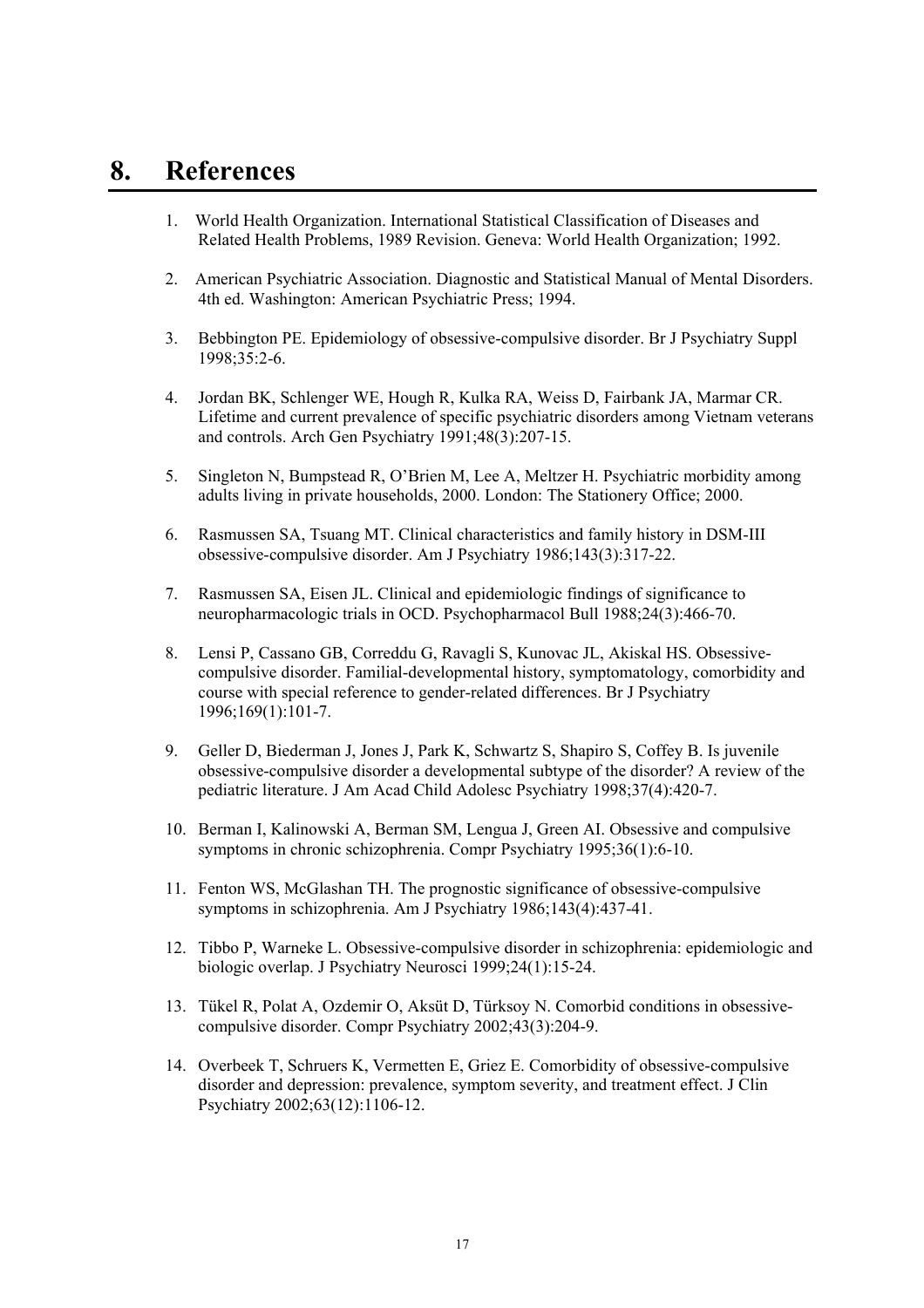- 15. Welkowitz LA, Struening EL, Pittman J, Guardino M, Welkowitz J. Obsessivecompulsive disorder and comorbid anxiety problems in a national anxiety screening sample. J Anxiety Disord 2000;14(5):471-82.
- 16. Pauls DL, Towbin KE, Leckman JF, Zahner GE, Cohen DJ. Gilles de la Tourette's syndrome and obsessive-compulsive disorder. Evidence supporting a genetic relationship. Arch Gen Psychiatry 1986;43(12):1180-2.
- 17. Stein DJ, Hollander E. Obsessive-compulsive spectrum disorders. J Clin Psychiatry 1995;56(6):265-6.
- 18. Doron G, Kyrios M. Obsessive compulsive disorder: A review of possible specific internal representations within a broader cognitive theory. Clin Psychol Rev 2005;25(4):415-32.
- 19. Salkovskis PM. Obsessional-compulsive problems: A cognitive-behavioural analysis. Behav Res Ther 1985;23(5):571-83.
- 20. Rachman S. Obsessions, responsibility and guilt. Behav Res Ther 1993;31(2):149-54.
- 21. Rachman S. A cognitive theory of obsessions. Behav Res Ther 1997;35(9):793-802.
- 22. Shafran R, Thordarson DS, Rachman S. Thought-action fusion in obsessive compulsive disorder. J Anxiety Disord 1996;10(5):379-91.
- 23. Swedo SE, Leonard HL, Garvey M, Mittleman B, Allen AJ, Perlmutter S et al. Pediatric autoimmune neuropsychiatric disorders associated with streptococcal infections: clinical description of the first 50 cases. Am J Psychiatry 1998;155(2):264-71.
- 24. Swedo SE, Leonard HL, Mittleman BB, Allen AJ, Rapoport JL, Dow SP et al. Identification of children with pediatric autoimmune neuropsychiatric disorders associated with streptococcal infections by a marker associated with rheumatic fever. Am J Psychiatry 1997;154(1):110-2.
- 25. Swedo SE, Leonard HL, Kiessling LS. Speculations on antineuronal antibody-mediated neuropsychiatric disorders of childhood. Pediatrics 1994;93(2):323-6.
- 26. Rauch SL, Jenike MA, Alpert NM, Baer L, Breiter HC, Savage CR, Fischman AJ. Regional cerebral blood flow measured during symptom provocation in obsessivecompulsive disorder using oxygen 15-labeled carbon dioxide and positron emission tomography. Arch Gen Psychiatry 1994;51(1):62-70.
- 27. Breiter HC, Rauch SL, Kwong KK, Baker JR, Weisskoff RM, Kennedy DN et al. Functional magnetic resonance imaging of symptom provocation in obsessivecompulsive disorder. Arch Gen Psychiatry 1996;53(7):595-606.
- 28. Perani D, Colombo C, Bressi S, Bonfanti A, Grassi F, Scarone S et al. [18F]FDG PET study in obsessive-compulsive disorder. A clinical/metabolic correlation study after treatment. Br J Psychiatry 1995;166(2):244-50.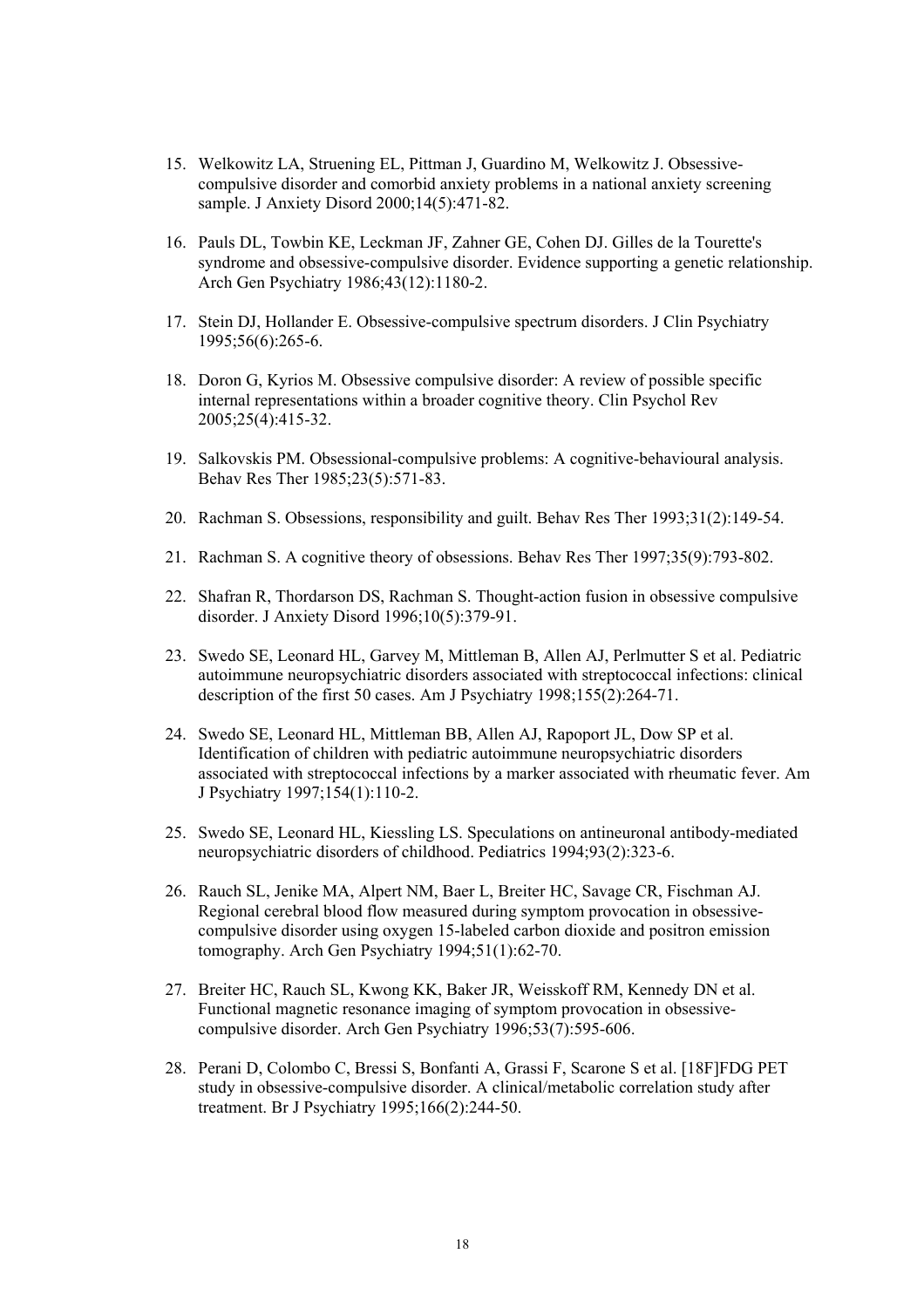- 29. Nakatani E, Nakgawa A, Ohara Y, Goto S, Uozumi N, Iwakiri M et al. Effects of behavior therapy on regional cerebral blood flow in obsessive-compulsive disorder. Psychiatry Res 2003;124(2):113-20.
- 30. Baxter LR Jr., Schwartz JM, Bergman KS, Szuba MP, Guze BH, Mazziotta JC et al. Caudate glucose metabolic rate changes with both drug and behavior therapy for obsessive-compulsive disorder. Arch Gen Psychiatry 1992;49(9):681-9.
- 31. Szeszko PR, Robinson D, Alvir JM, Bilder RM, Lencz T, Ashtari M et al. Orbital frontal and amygdala volume reductions in obsessive-compulsive disorder. Arch Gen Psychiatry 1999;56(10):913-9.
- 32. Murphy K, Garavan H. An empirical investigation into the number of subjects required for an event-related fMRI study. Neuroimage 2004;22(2):879-85.
- 33. Axer H, Lippitz BE, von Keyserlingk DG. Morphological asymmetry in anterior limb of human internal capsule revealed by confocal laser and polarized light microscopy. Psychiatry Res 1999;91(3):141-54.
- 34. Keuneman RJ, Pokos V, Weerasundera R, Castle DJ. Antipsychotic treatment in obsessive-compulsive disorder: a literature review. Aust  $N \times I$  J Psychiatry 2005;39(5):336-43.
- 35. Sams-Dodd F. Effects of dopamine agonists and antagonists on PCP-induced stereotyped behaviour and social isolation in the rat social interaction test. Psychopharmacology (Berl) 1998;135(2):182-93.
- 36. Leckman JF, Goodman WK, Anderson GM, Riddle MA, Chappell PB, McSwiggan-Hardin MT et al. Cerebrospinal fluid biogenic amines in obsessive compulsive disorder, Tourette's syndrome, and healthy controls. Neuropsychopharmacology 1995;12(1):73-86.
- 37. Altemus M, Swedo SE, Leonard HL, Richter D, Rubinow DR, Potter WZ, Rapoport JL. Changes in cerebrospinal fluid neurochemistry during treatment of obsessive-compulsive disorder with clomipramine. Arch Gen Psychiatry 1994;51(10):794-803.
- 38. Sasson Y, Dekel S, Nacasch N, Chopra M, Zinger Y, Amital D, Zohar J. Posttraumatic obsessive-compulsive disorder: a case series. Psychiatry Res 2005;135(2):145-52.
- 39. Gershuny BS, Baer L, Radomsky AS, Wilson KA, Jenike MA. Connections among symptoms of obsessive-compulsive disorder and posttraumatic stress disorder: a case series. Behav Res Ther 2003;41(9):1029-41.
- 40. de Silva P, Marks M. The role of traumatic experiences in the genesis of obsessivecompulsive disorder. Behav Res Ther 1999;37(10):941-51.
- 41. Huppert JD, Moser JS, Gershuny BS, Riggs DS, Spokas M, Filip J et al. The relationship between obsessive-compulsive and posttraumatic stress symptoms in clinical and nonclinical samples. J Anxiety Disord 2005;19(1):127-36.
- 42. Skoog G, Skoog I. A 40-year follow-up of patients with obsessive-compulsive disorder. Arch Gen Psychiatry 1999;56(2):121-7.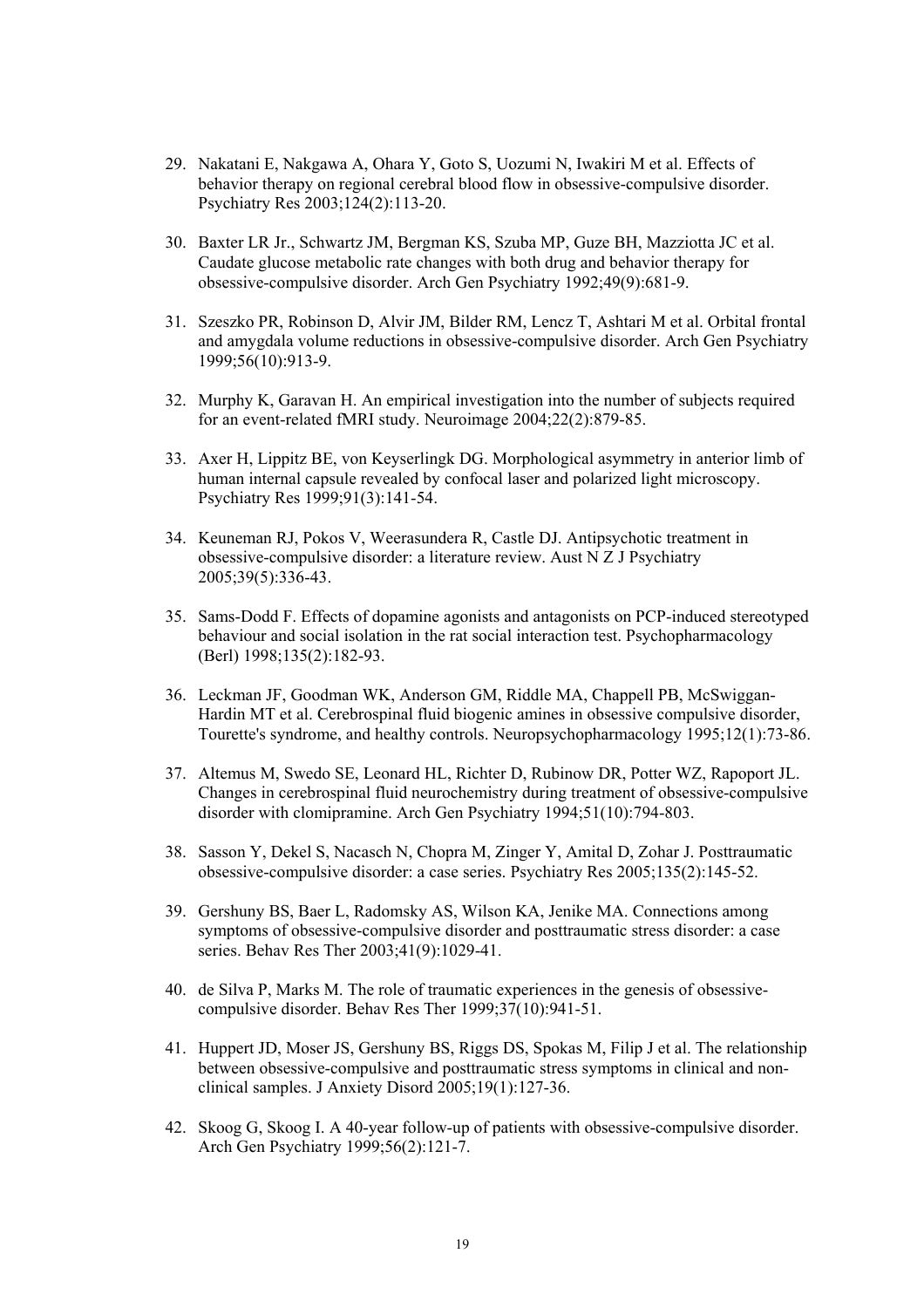- 43. Eisen JL, Goodman WK, Keller MB, Warshaw MG, DeMarco LM, Luce DD, Rasmussen SA. Patterns of remission and relapse in obsessive-compulsive disorder: a 2-year prospective study. J Clin Psychiatry 1999;60(5):346-51.
- 44. Steketee G, Eisen J, Dyck I, Warshaw M, Rasmussen S. Predictors of course in obsessive-compulsive disorder. Psychiatry Res 1999;89(3):229-38.
- 45. Fineberg NA, Gale TM. Evidence-based pharmacotherapy of obsessive-compulsive disorder. Int J Neuropsychopharmacol 2005;8(1):107-29.
- 46. Lochner C, Mogotsi M, du Toit PL, Kaminer D, Niehaus DJ, Stein DJ. Quality of life in anxiety disorders: a comparison of obsessive-compulsive disorder, social anxiety disorder, and panic disorder. Psychopathology 2003;36(5):255-62.
- 47. Gershuny BS, Baer L, Jenike MA, Minichiello WE, Wilhelm S. Comorbid posttraumatic stress disorder: impact on treatment outcome for obsessive-compulsive disorder. Am J Psychiatry 2002;159(5):852-4.
- 48. March JS, Frances A, Kahn DA, Carpenter D. The Expert Consensus Guideline series: treatment of obsessive-compulsive disorder. J Clin Psychiatry 1997;58 (Suppl 4).
- 49. National Institute for Health and Clinical Excellence. Obsessive-compulsive disorder: core interventions in the treatment of obsessive-compulsive disorder and body dysmorphic disorder. National Clinical Practice Guideline Number 31. London: The British Psychological Society and The Royal College of Psychiatrists; 2006.
- 50. Layard R. Mental health: Britain's biggest social problem? London: Prime Minister's Strategy Unit, Cabinet Office; 2004.
- 51. Whittal ML, Thordarson DS, McLean PD. Treatment of obsessive-compulsive disorder: cognitive behavior therapy vs. exposure and response prevention. Behav Res Ther 2005;43(12):1559-76.
- 52. James IA, Blackburn IM. Cognitive therapy with obsessive-compulsive disorder. Br J Psychiatry 1995;166(4):444-50.
- 53. Foa EB, Liebowitz MR, Kozak MJ, Davies S, Campeas R, Franklin ME et al. Randomized, placebo-controlled trial of exposure and ritual prevention, clomipramine, and their combination in the treatment of obsessive-compulsive disorder. Am J Psychiatry 2005;162(1):151-61.
- 54. Greist JH, Jefferson JW, Kobak KA, Katzelnick DJ, Serlin RC. Efficacy and tolerability of serotonin transport inhibitors in obsessive-compulsive disorder. A meta-analysis. Arch Gen Psychiatry 1995;52(1):53-60.
- 55. Kobak KA, Greist JH, Jefferson JW, Katzelnick DJ, Henk HJ. Behavioral versus pharmacological treatments of obsessive compulsive disorder: a meta-analysis. Psychopharmacology (Berl) 1998;136(3):205-16.